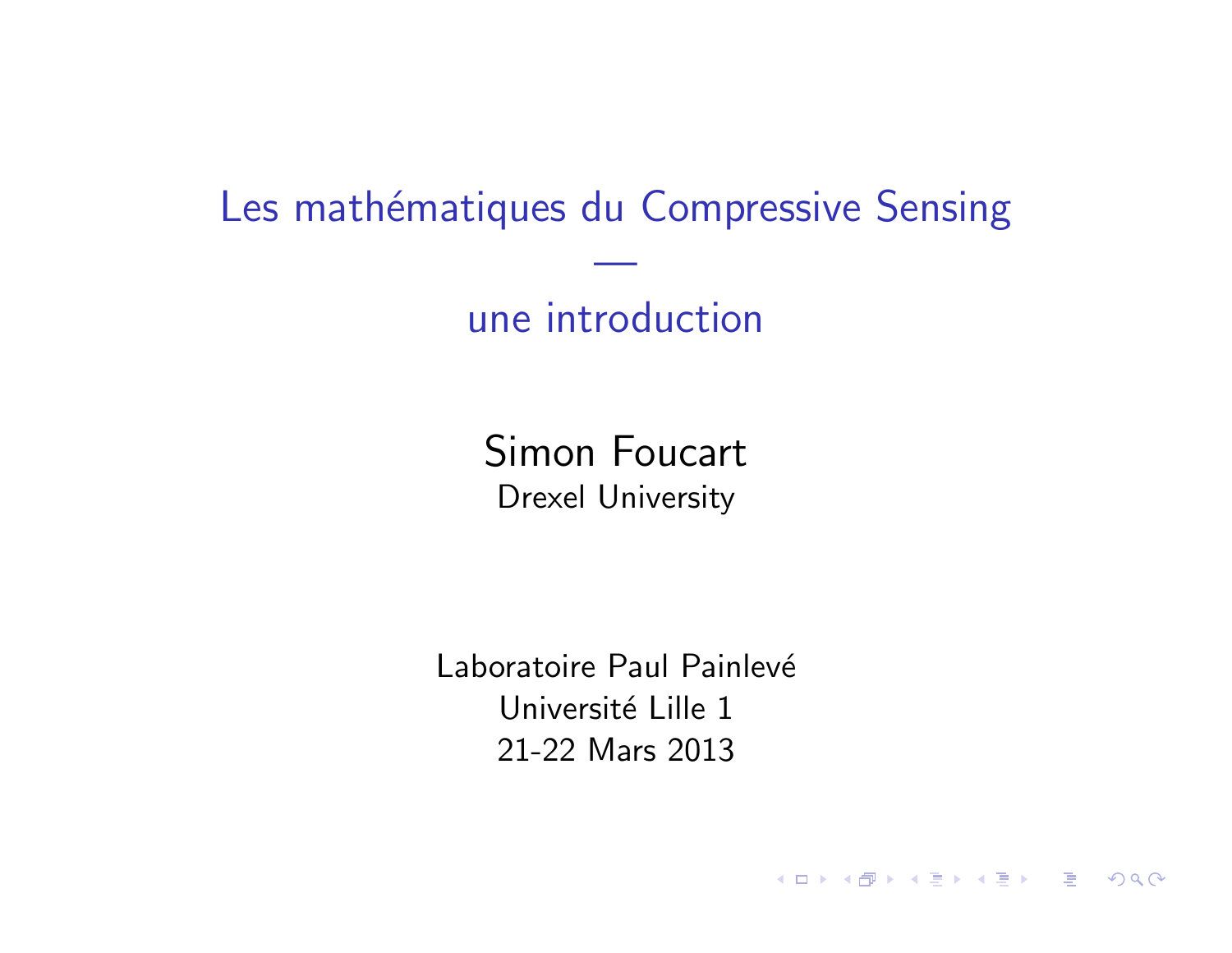# RÉSUMÉ

Ce mini-cours est une excursion dans l'élégante théorie du "Compressive Sensing". Son but est de donner un aperçu assez complet des aspects mathématiques fondamentaux.

Le contenu de ce mini-cours est en partie basé sur l'ouvrage

A Mathematical Introduction to Compressive Sensing

 $\acute{e}$ crit en collaboration avec Holger Rauhut.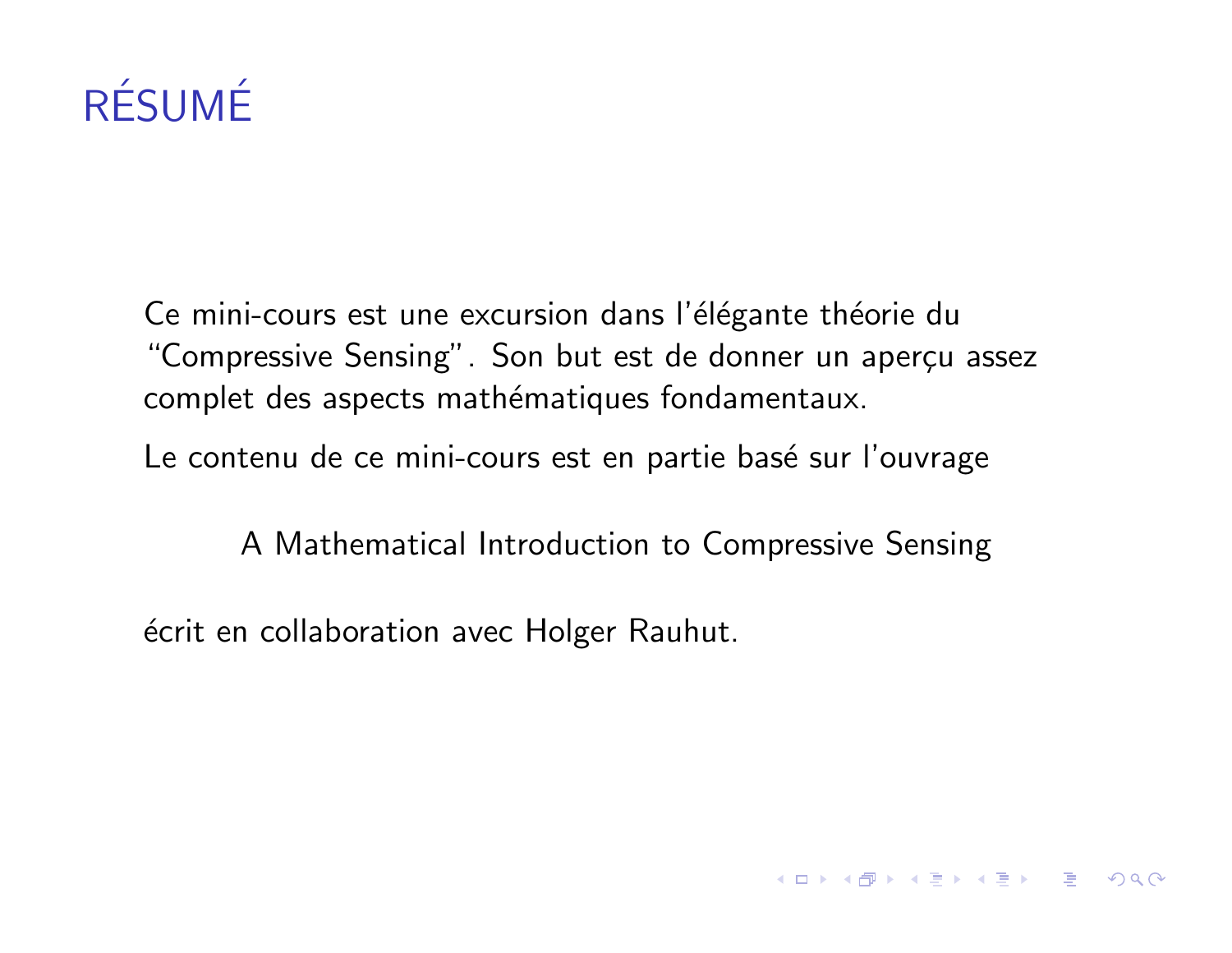# Leçon 4: Reconstruction parcimonieuse avec matrices aléatoires

Cette dernière leçon établit l'existence de matrices satisfaisant la propriété d'isométrie restreinte dans le régime optimal. Des résultats non-uniformes sont également donnés pour la minimisation  $\ell_1$ . Les outils probabilistes sont essentiels dans cette leçon. Le cas le plus simple des matrices gaussiennes est traité en détail, puis le cas des matrices de Fourier partielles est aussi évoqué.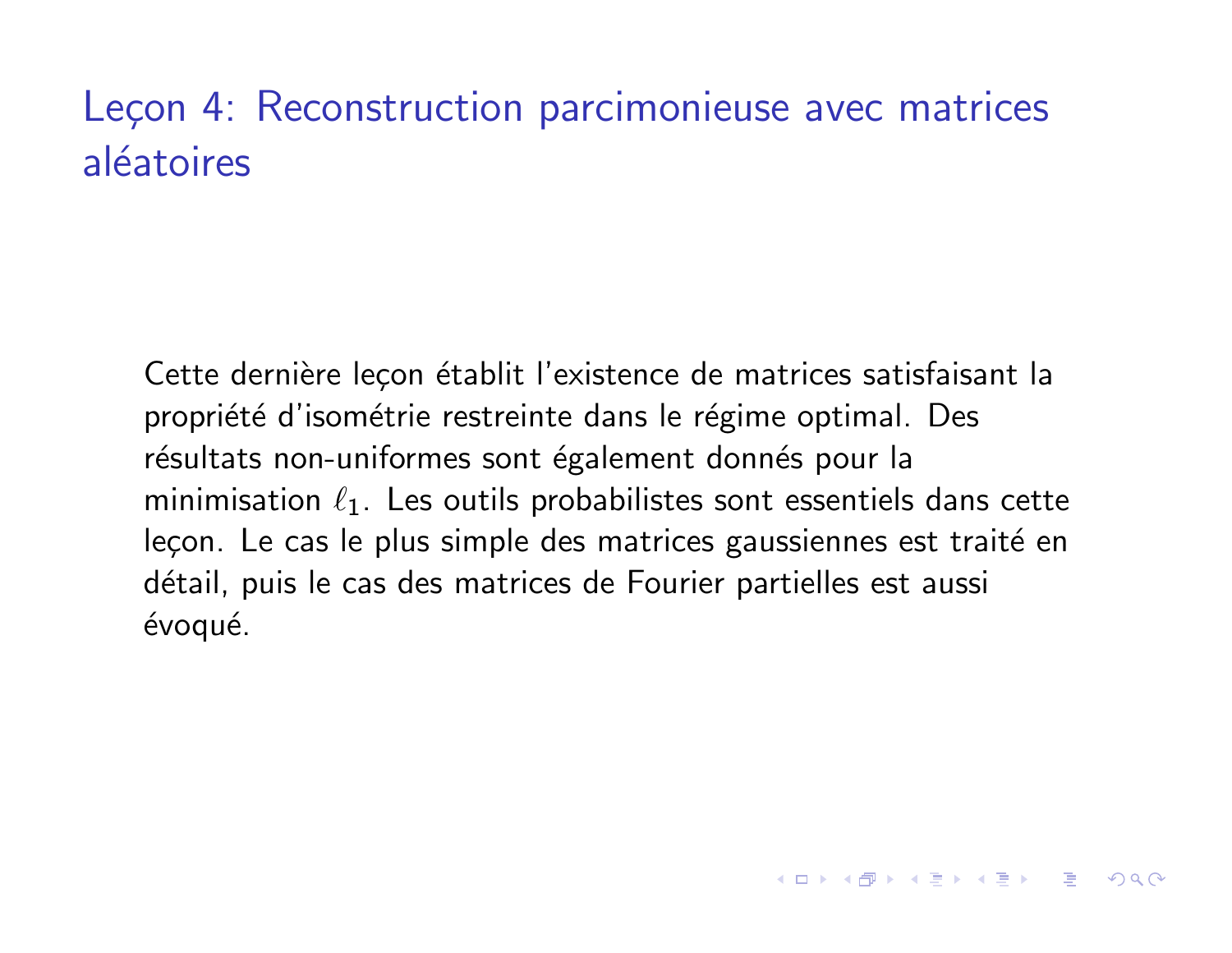K □ ▶ K @ ▶ K 콜 ▶ K 콜 ▶ 『콜 → 이익⊙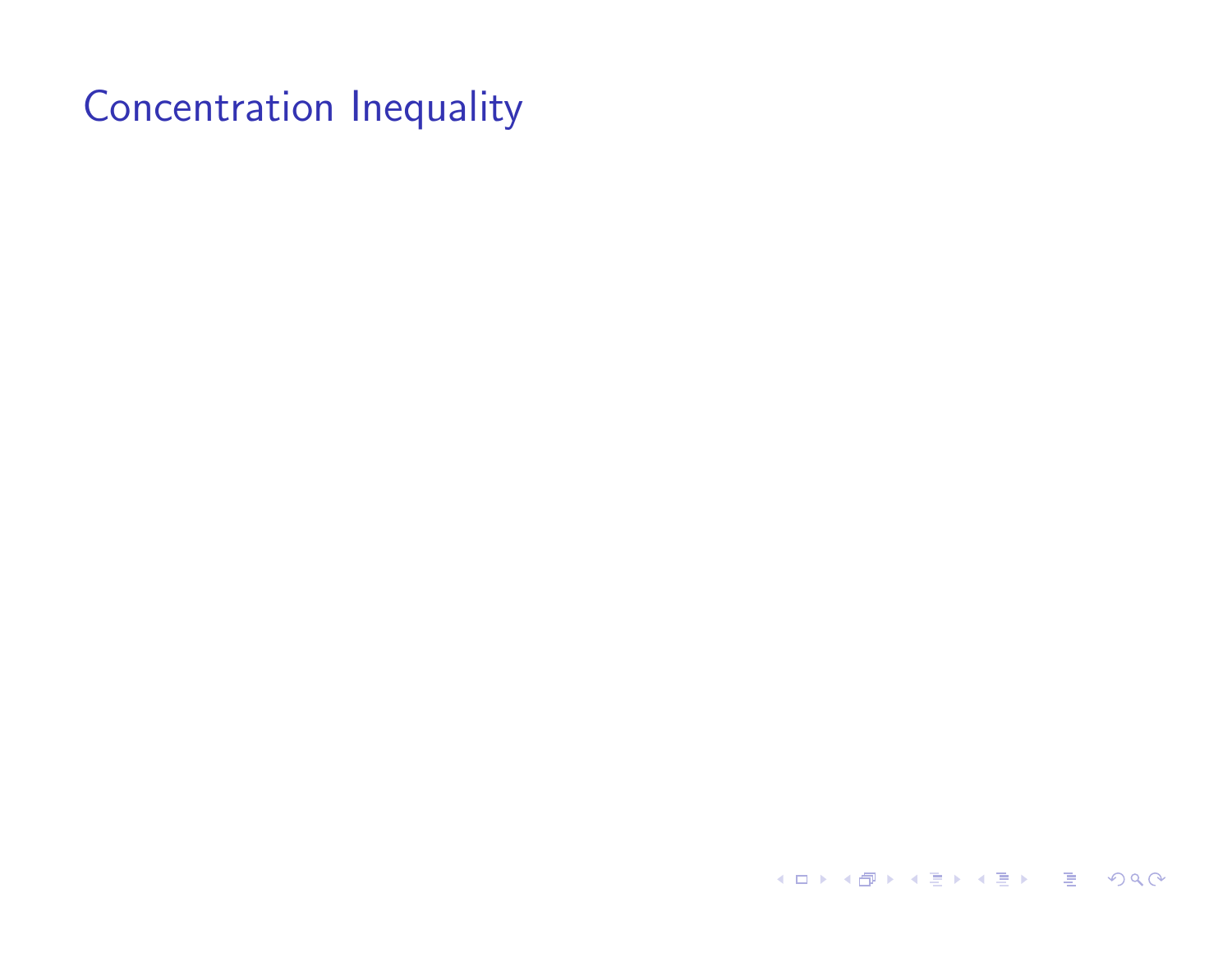$\blacktriangleright$  Let  $A \in \mathbb{R}^{m \times N}$  be a random matrix with entries

$$
a_{i,j} = \frac{g_{i,j}}{\sqrt{m}}
$$
 where the  $g_{i,j}$  are independent  $\mathcal{N}(0,1)$ .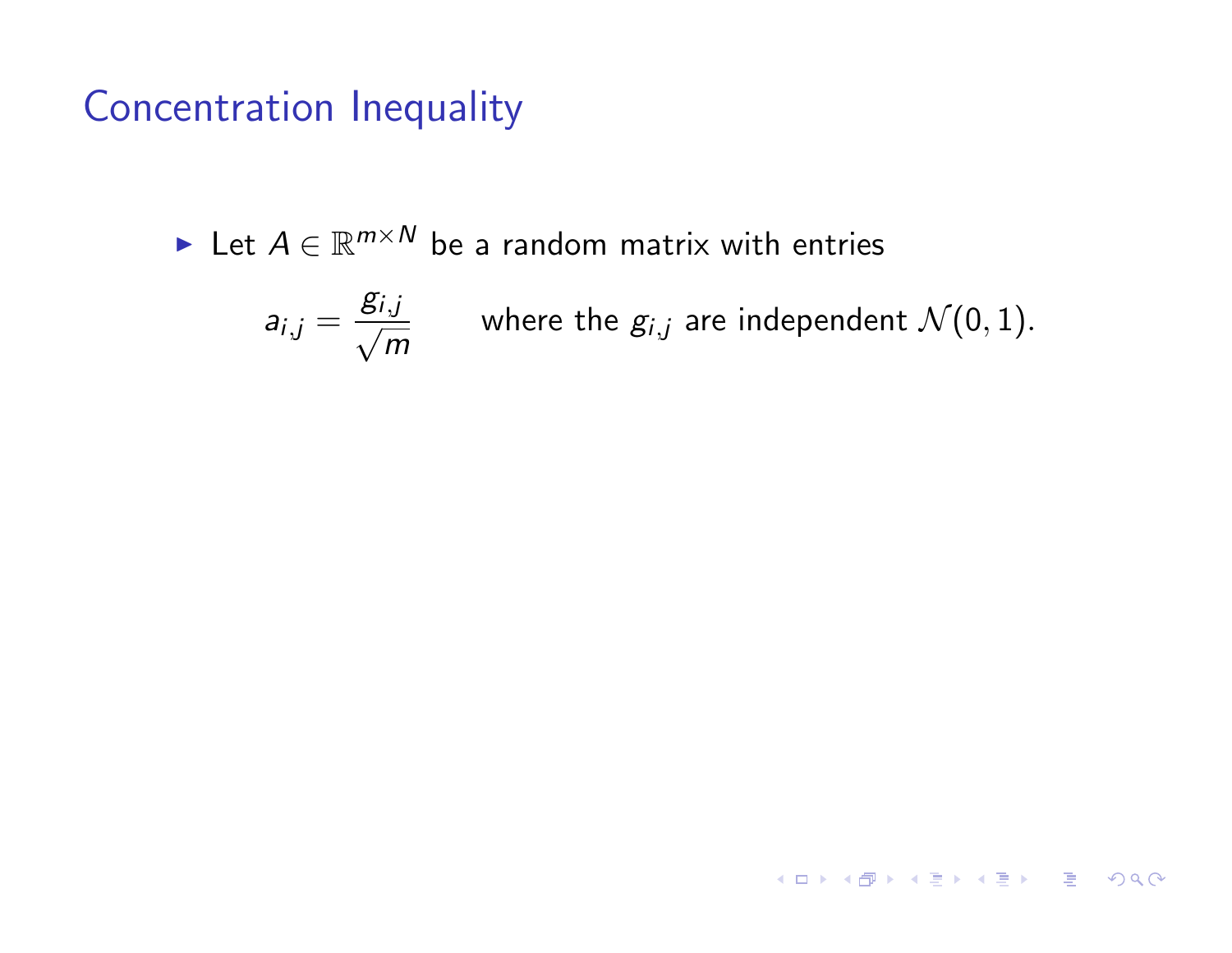► Let  $A \in \mathbb{R}^{m \times N}$  be a random matrix with entries

$$
a_{i,j} = \frac{g_{i,j}}{\sqrt{m}}
$$
 where the  $g_{i,j}$  are independent  $\mathcal{N}(0,1)$ .

▶ For a fixed  $\mathbf{x} \in \mathbb{R}^N$ , note that  $(A\mathbf{x})_i = \sum_{j=1}^N a_{i,j} x_j$ , hence

$$
\mathbb{E}((A\mathbf{x})_i^2) = \mathbb{V}(\sum a_{i,j}x_j) = \sum x_j^2 \mathbb{V}(a_{i,j}) = \frac{\|\mathbf{x}\|_2^2}{m},
$$
  

$$
\mathbb{E}(\|A\mathbf{x}\|_2^2) = \|\mathbf{x}\|_2^2.
$$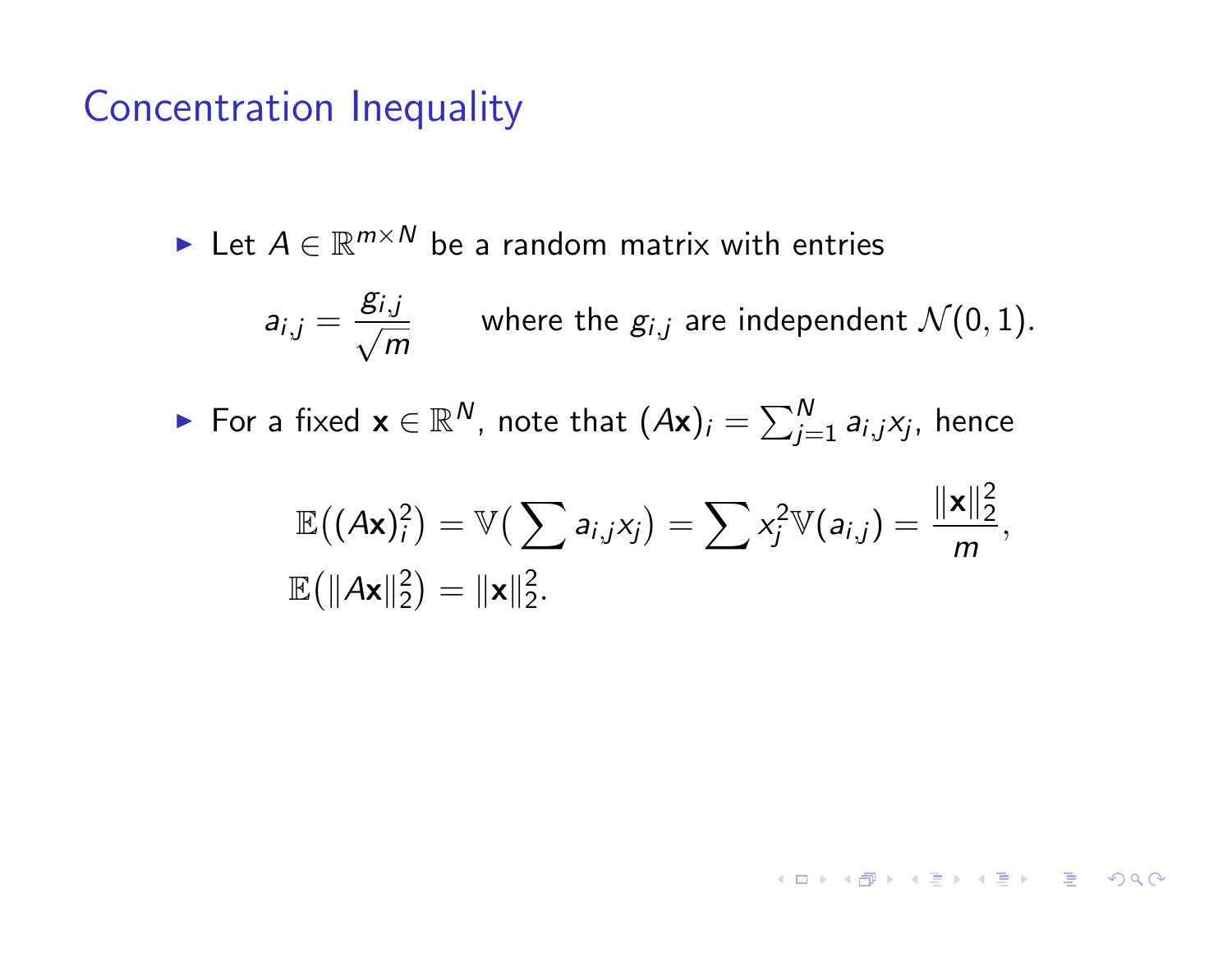Exert  $A \in \mathbb{R}^{m \times N}$  be a random matrix with entries

$$
a_{i,j} = \frac{g_{i,j}}{\sqrt{m}}
$$
 where the  $g_{i,j}$  are independent  $\mathcal{N}(0,1)$ .

▶ For a fixed  $\mathbf{x} \in \mathbb{R}^N$ , note that  $(A\mathbf{x})_i = \sum_{j=1}^N a_{i,j} x_j$ , hence

$$
\mathbb{E}((A\mathbf{x})_i^2) = \mathbb{V}(\sum a_{i,j}x_j) = \sum x_j^2 \mathbb{V}(a_{i,j}) = \frac{\|\mathbf{x}\|_2^2}{m},
$$
  

$$
\mathbb{E}(\|A\mathbf{x}\|_2^2) = \|\mathbf{x}\|_2^2.
$$

▶ In fact,  $||Ax||_2^2$  concentrates around its mean as, for  $t \in (0,1)$ , (CI)  $\mathbb{P}(\|\mathbf{Ax}\|_2^2 - \|\mathbf{x}\|_2^2)$  $| > t ||\mathbf{x}||_2^2$ )  $\leq 2 \exp(-ct^2 m)$ .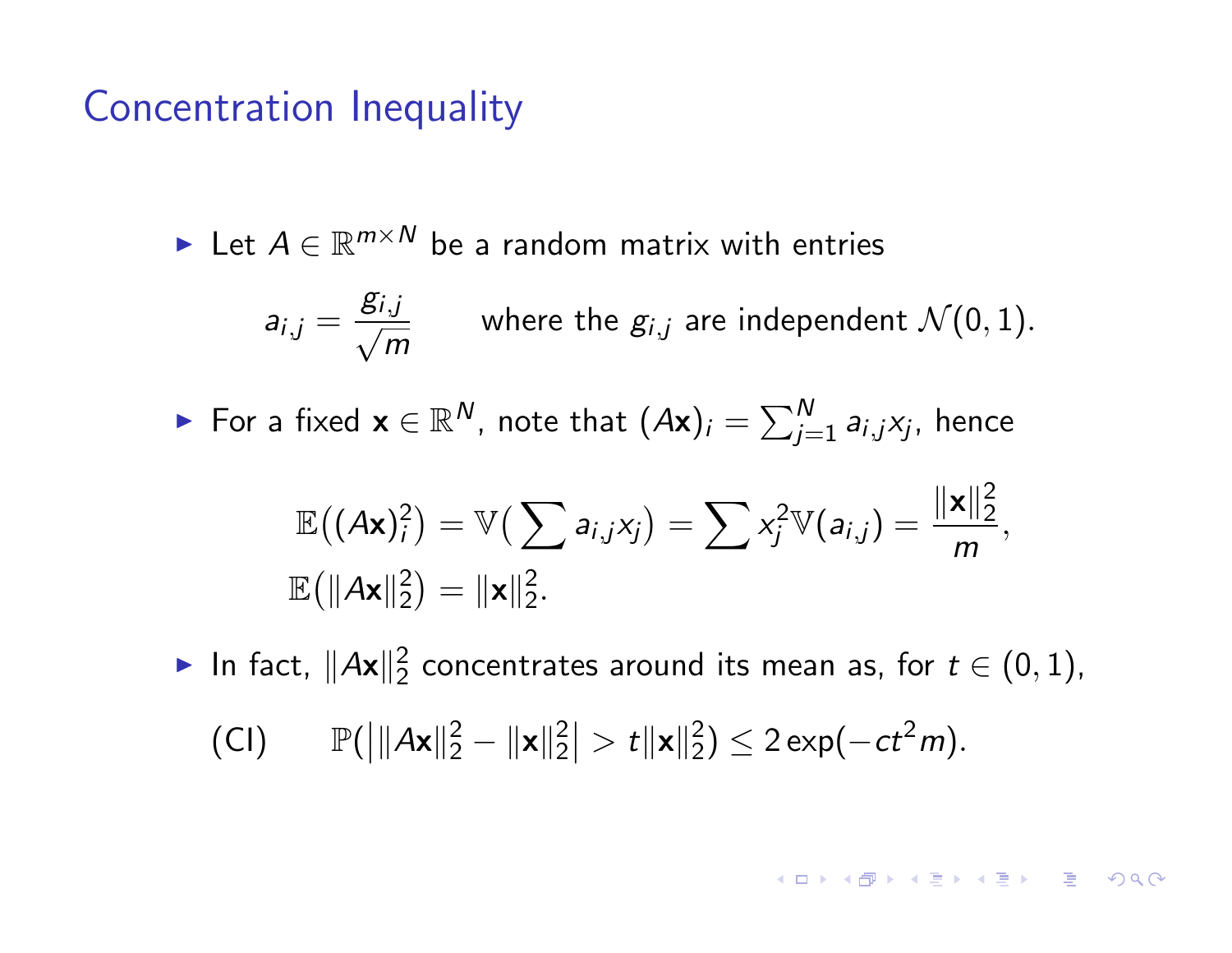**イロト (伊) (ミ) (ミ) (ミ) ミーのQC**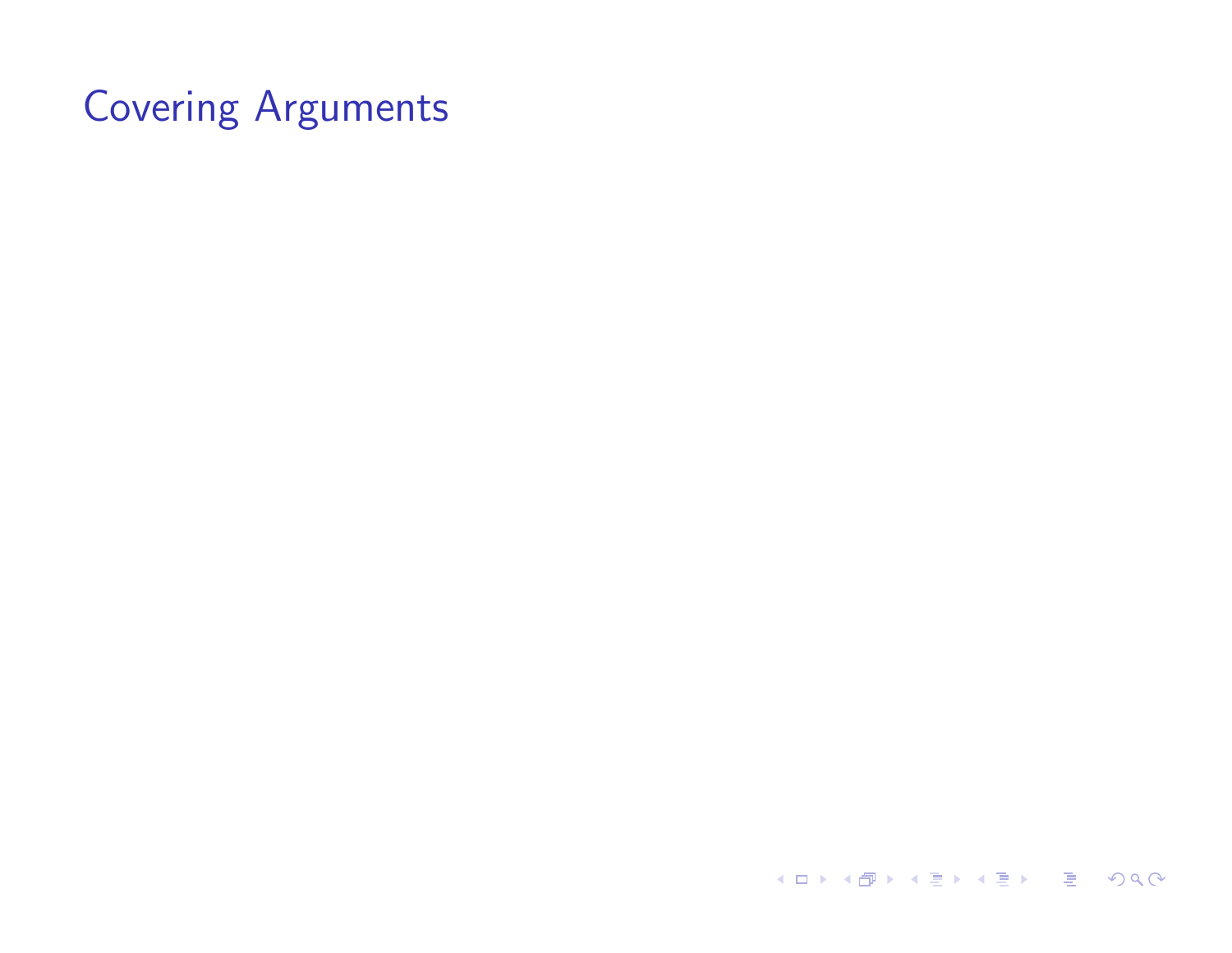Suppose that the random matrix  $A \in \mathbb{R}^{m \times N}$  satisfies (CI).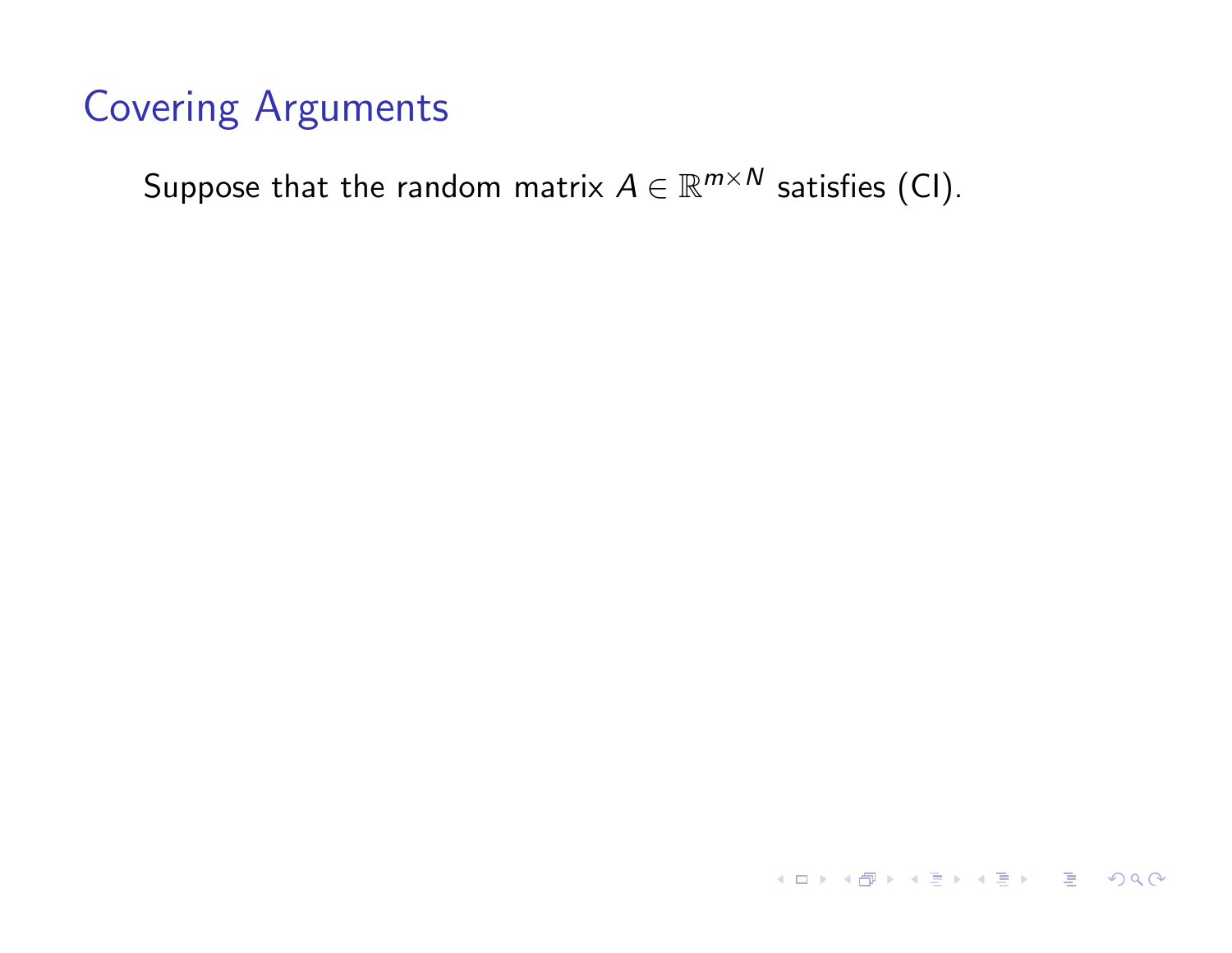Suppose that the random matrix  $A \in \mathbb{R}^{m \times N}$  satisfies (CI). Let  $S \subseteq [N]$  with card $(S) = s$ .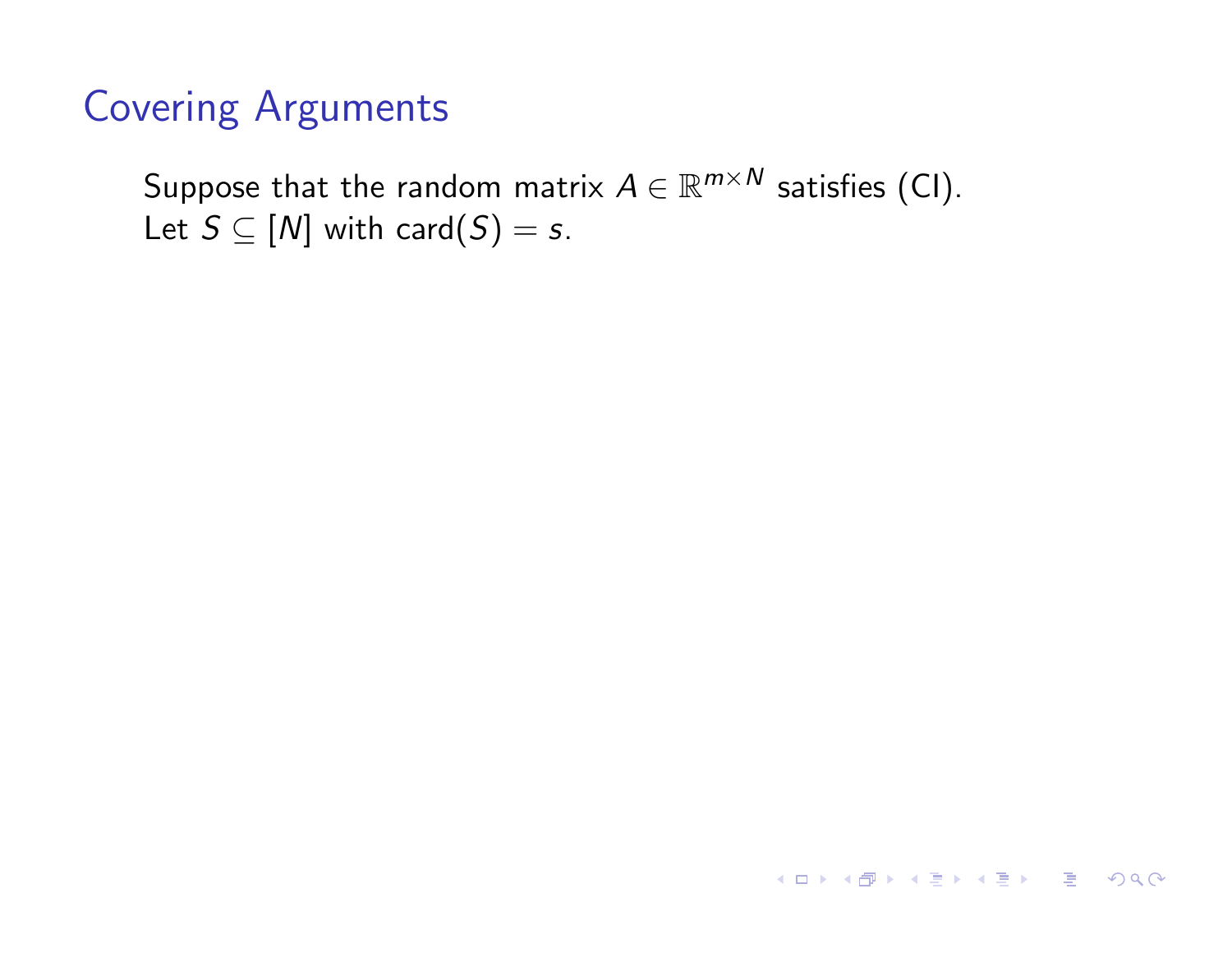Suppose that the random matrix  $A \in \mathbb{R}^{m \times N}$  satisfies (CI). Let  $S \subseteq [N]$  with card $(S) = s$ . Then

$$
\mathbb{P}\big(\|A_S^*A_S-\operatorname{Id}\|_{2\to 2}>\delta\big)\leq 2\exp(-c\delta^2 m)
$$

**K ロ ▶ K 레 ▶ K 코 ▶ K 코 ▶ - 코 - 990**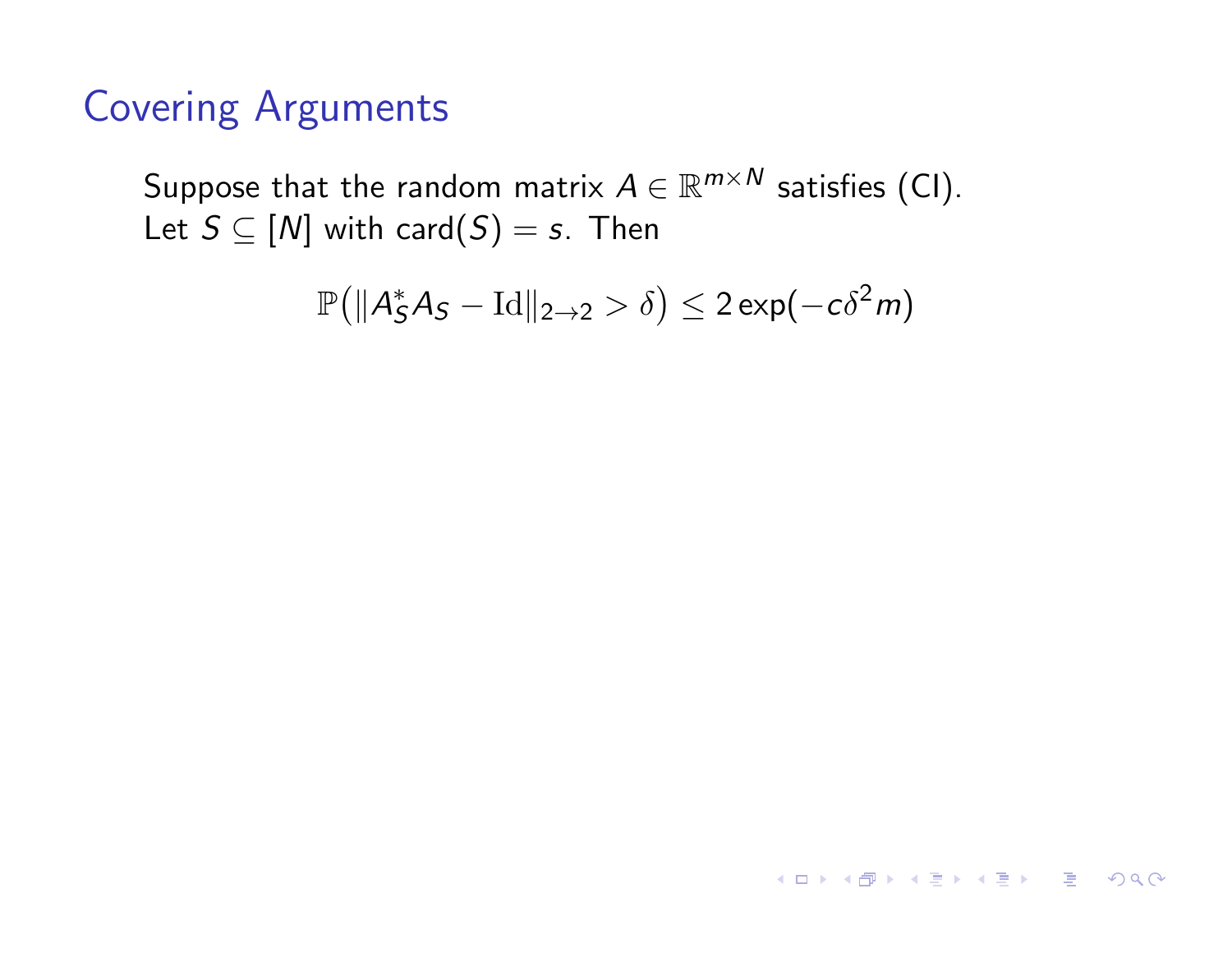Suppose that the random matrix  $A \in \mathbb{R}^{m \times N}$  satisfies (CI). Let  $S \subseteq [N]$  with card $(S) = s$ . Then

$$
\mathbb{P}\big(\|A_S^*A_S - \text{Id}\|_{2\to 2} > \delta\big) \leq 2\exp(-c\delta^2 m)
$$

provided

$$
m\geq \frac{c'}{\delta^2}s.
$$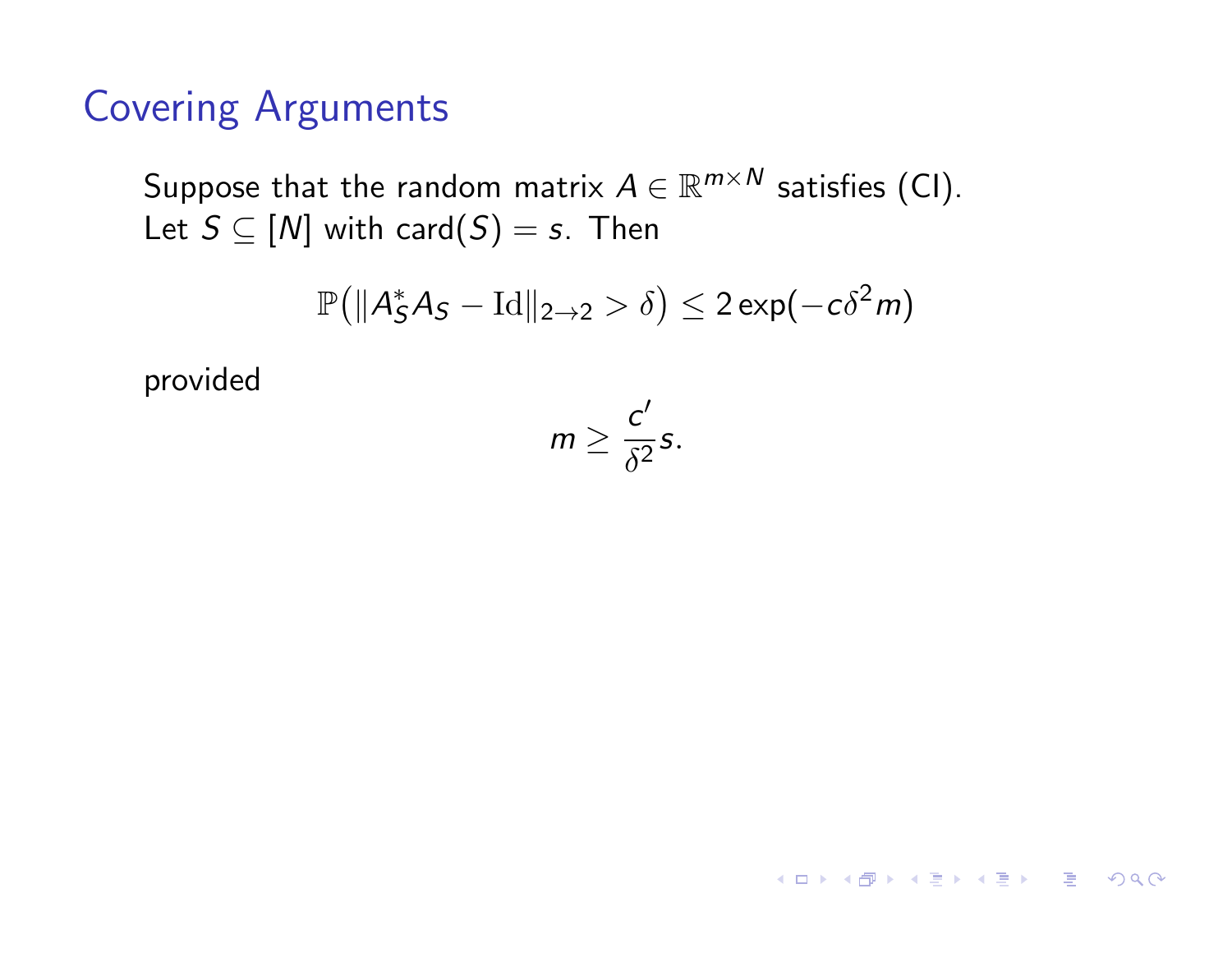Suppose that the random matrix  $A \in \mathbb{R}^{m \times N}$  satisfies (CI). Let  $S \subseteq [N]$  with card $(S) = s$ . Then

$$
\mathbb{P}\big(\|A_S^*A_S - \text{Id}\|_{2\to 2} > \delta\big) \leq 2\exp(-c\delta^2 m)
$$

provided

$$
m\geq \frac{c'}{\delta^2}s.
$$

The argument relies on the following fact:

A subset U of the unit ball of  $\mathbb{R}^n$  relative to a norm  $\|\cdot\|$  has covering and packing numbers satisfying

$$
\mathcal{N}(\mathit{U},\|\cdot\|,t) \leq \mathcal{P}(\mathit{U},\|\cdot\|,t) \leq \left(1+\frac{2}{t}\right)^n.
$$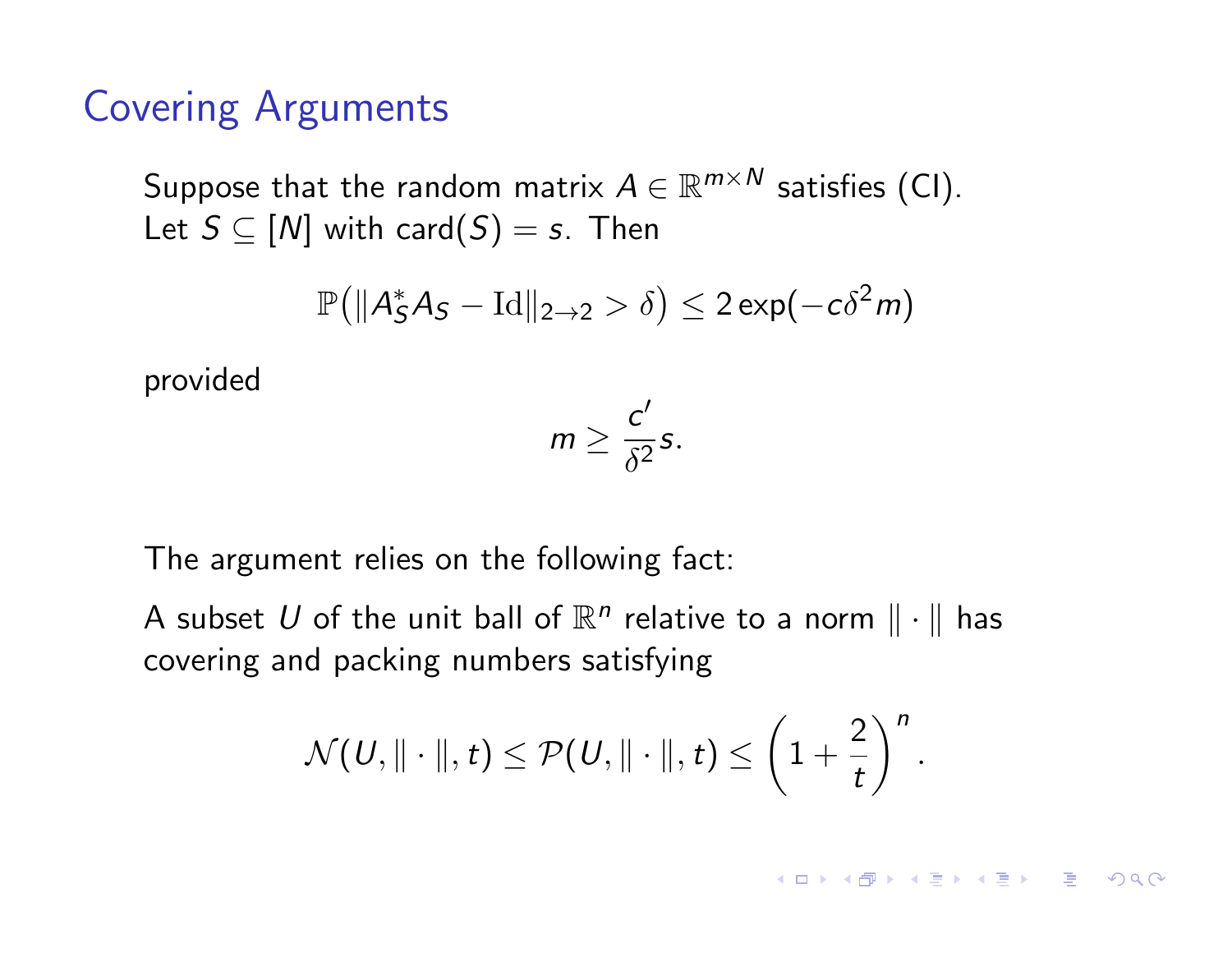**K ロ ▶ K 御 ▶ K 聖 ▶ K 聖 ▶ │ 重 │ めぬ⊙**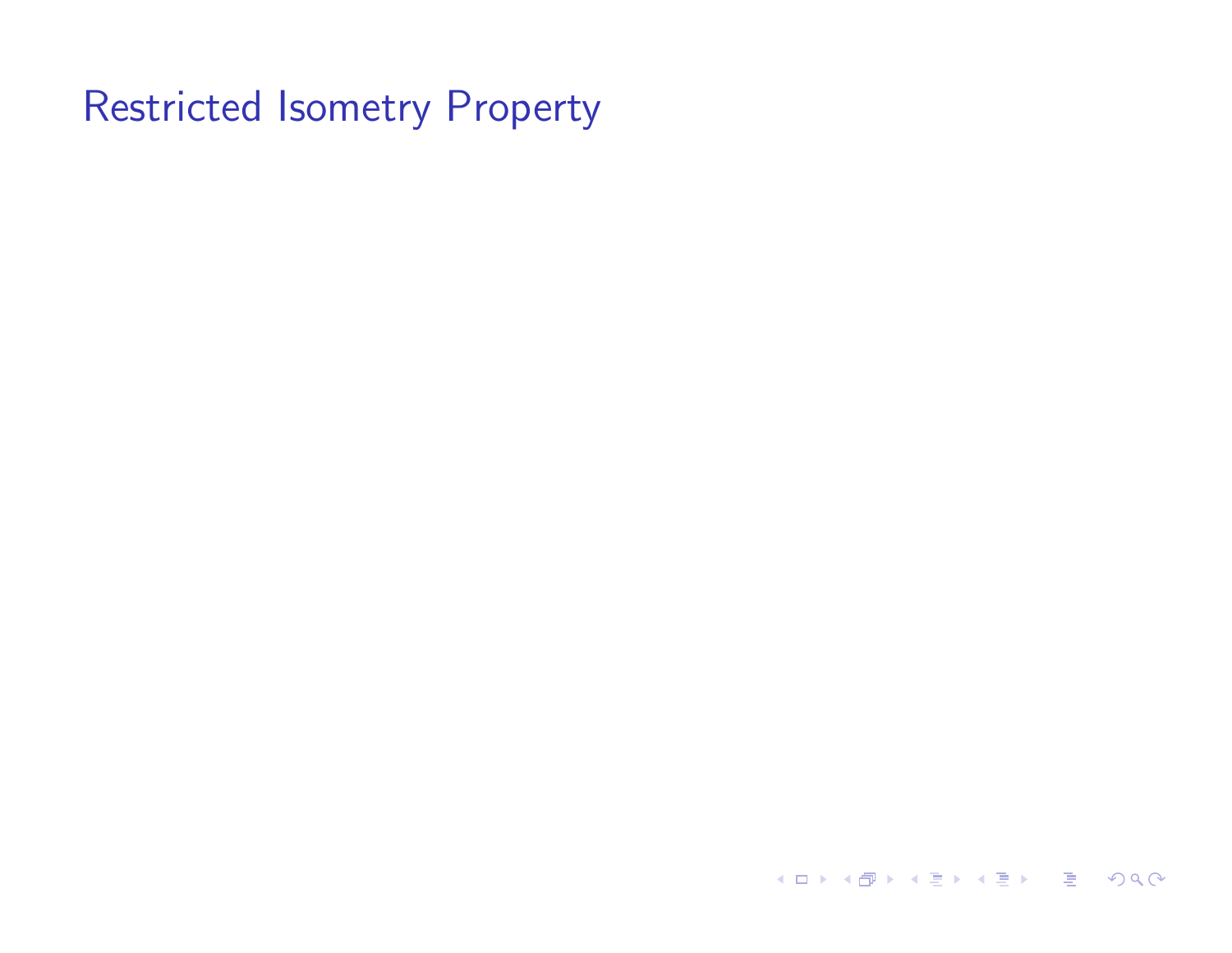► Suppose that the random matrix  $A \in \mathbb{R}^{m \times N}$  satisfies (CI). Then

$$
\mathbb{P}(\delta_{\mathsf{s}} > \delta) \leq 2\exp(-c\delta^2 m)
$$

provided

$$
m \geq \frac{c'}{\delta^2} s \ln(eN/s).
$$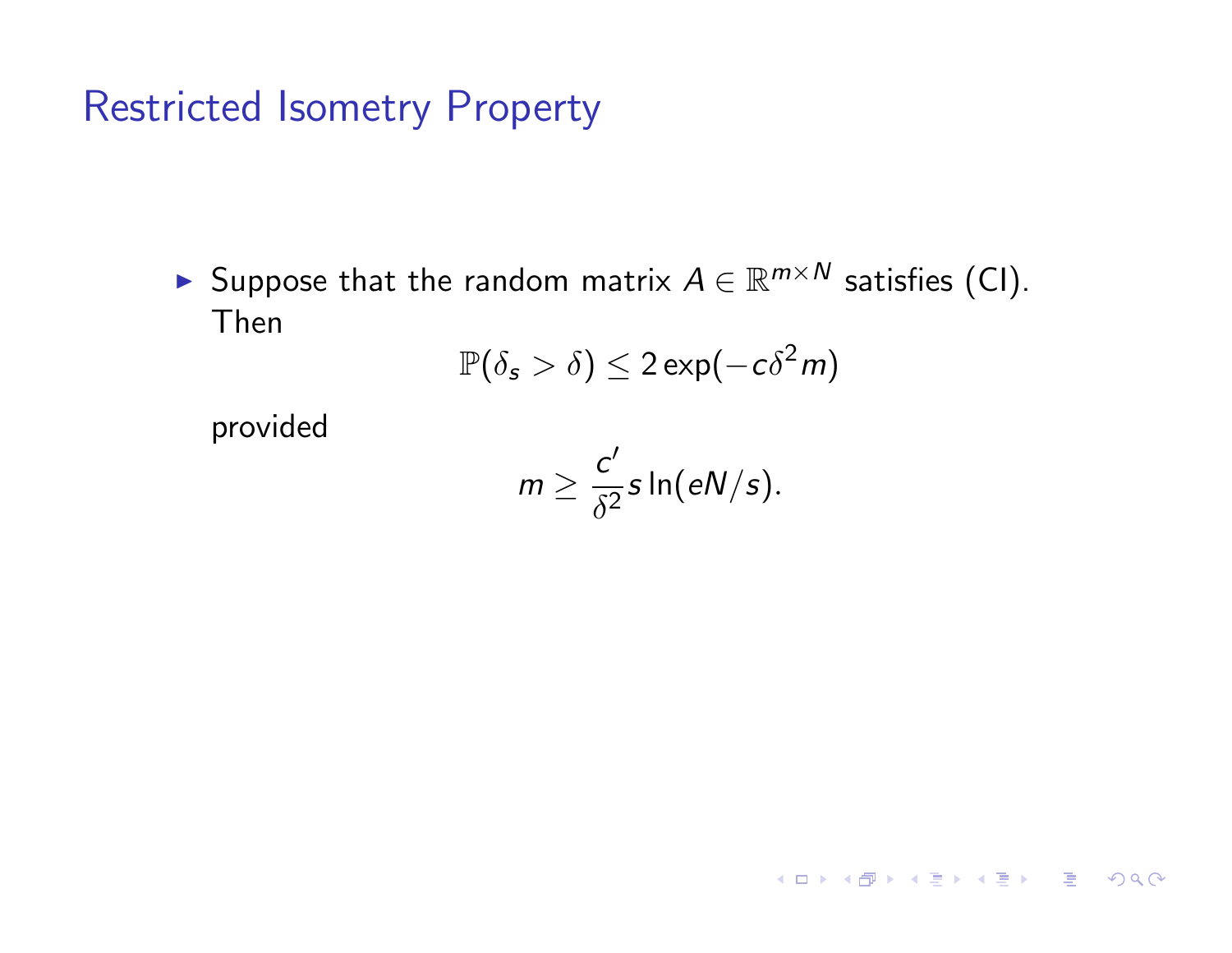► Suppose that the random matrix  $A \in \mathbb{R}^{m \times N}$  satisfies (CI). Then

$$
\mathbb{P}(\delta_{\mathsf{s}} > \delta) \leq 2\exp(-c\delta^2 m)
$$

provided

$$
m \geq \frac{c'}{\delta^2} s \ln(eN/s).
$$

 $\blacktriangleright$  The arguments are also valid for subgaussian matrices (e.g. Bernoulli), since these satisfy (CI), too.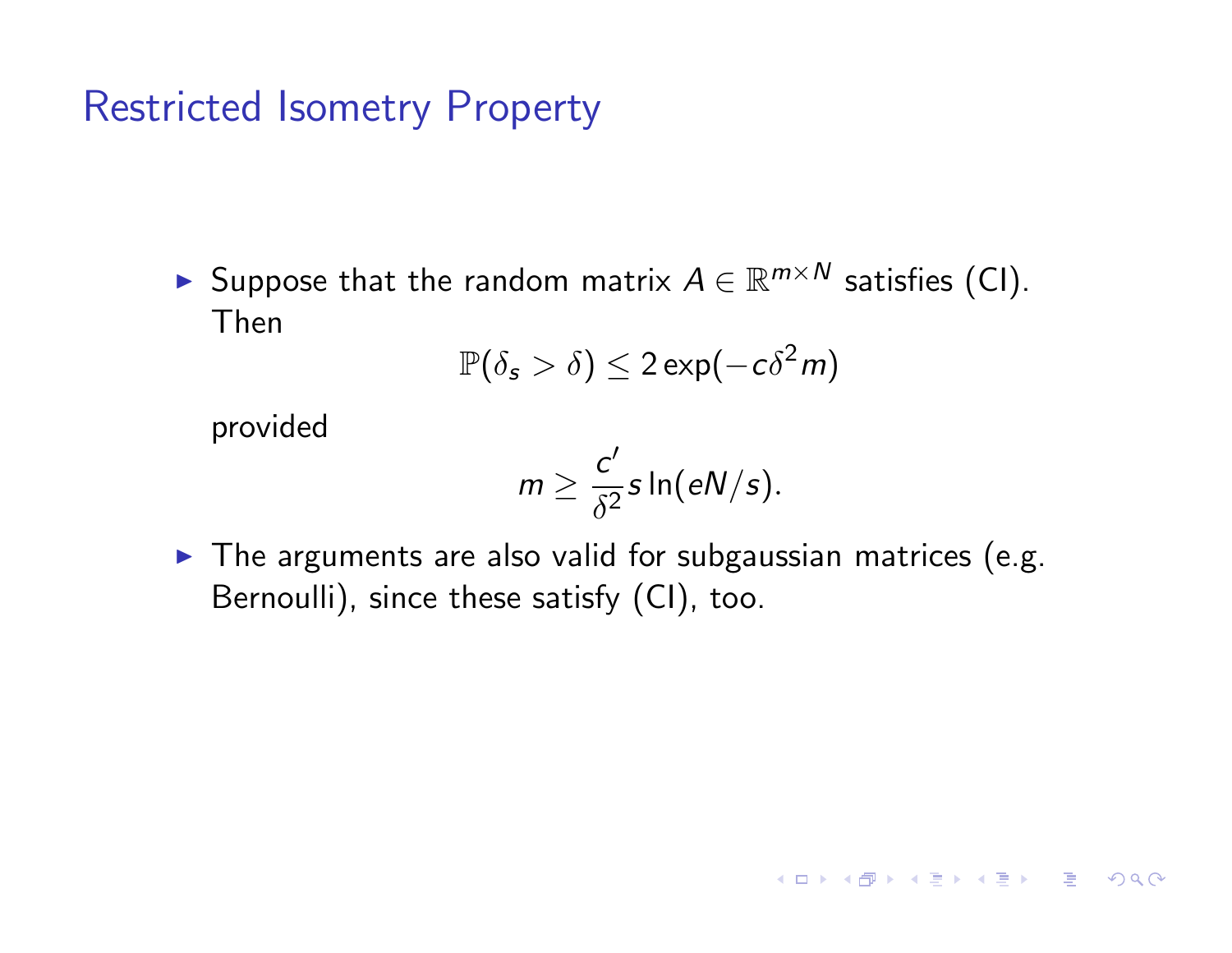► Suppose that the random matrix  $A \in \mathbb{R}^{m \times N}$  satisfies (CI). Then

$$
\mathbb{P}(\delta_{\mathsf{s}} > \delta) \leq 2\exp(-c\delta^2 m)
$$

provided

$$
m \geq \frac{c'}{\delta^2} s \ln(eN/s).
$$

- $\blacktriangleright$  The arguments are also valid for subgaussian matrices (e.g. Bernoulli), since these satisfy (CI), too.
- **EXEC** For Gaussian matrices, more powerful techniques can provide an explicit value for  $c'$ .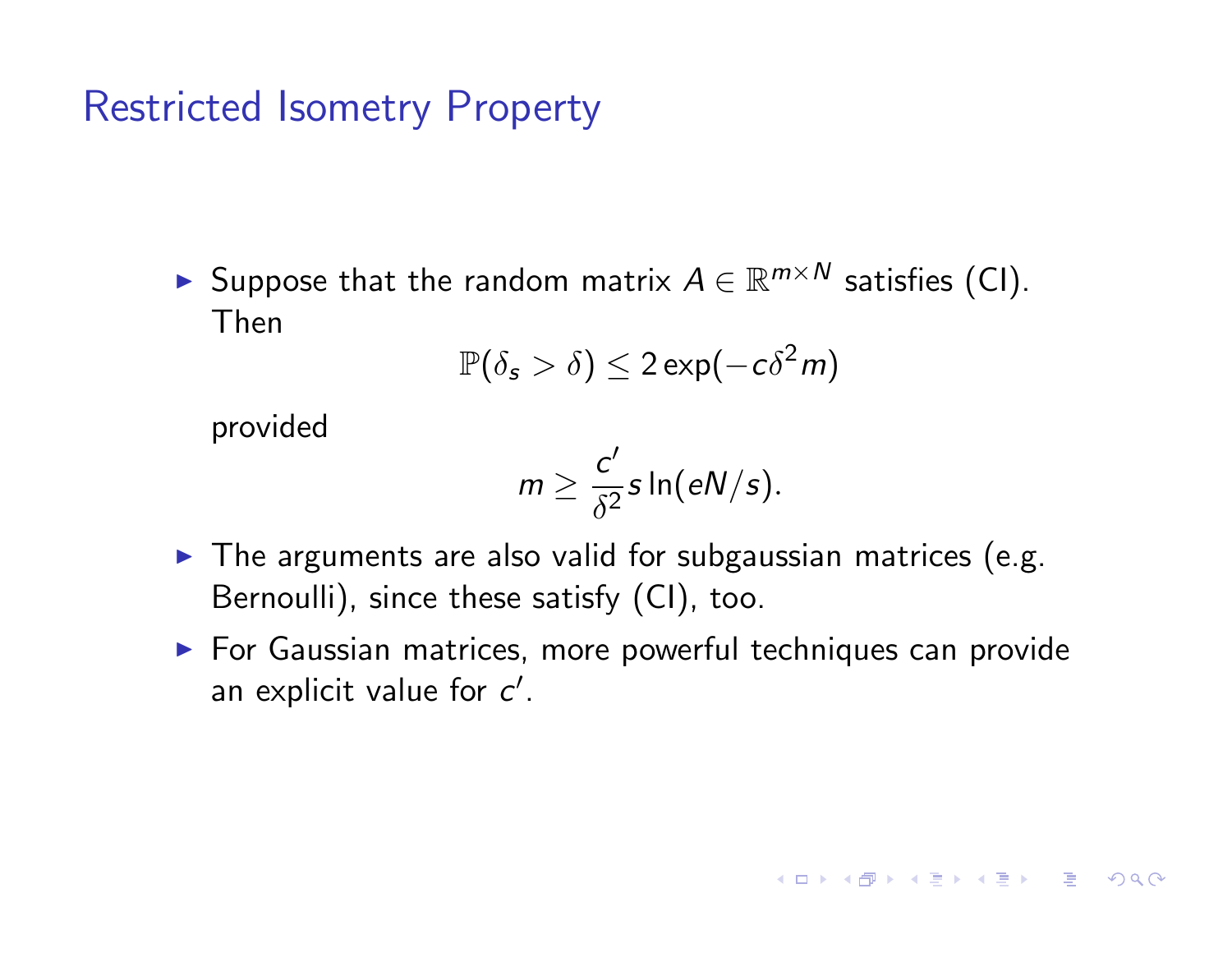KID KA KE K KE K E VA C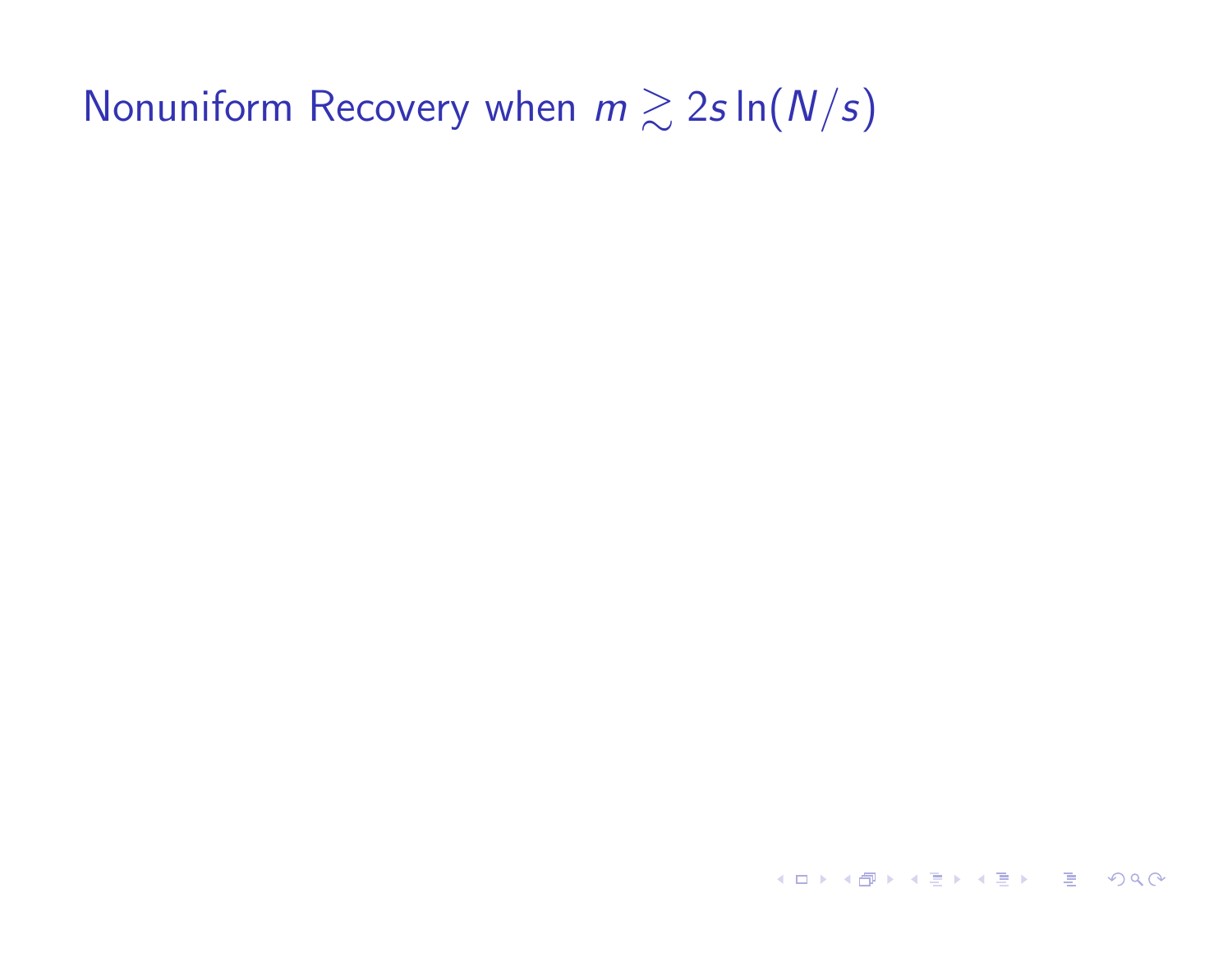A necessary and sufficient condition for the recovery of a fixed  $x \in \mathbb{C}^N$  supported on *S* via  $\ell_1$ -minimization is

$$
\bigg|\sum_{j\in S}\overline{\mathrm{sgn}(x_j)}v_j\bigg|<\|\mathbf{v}_{\overline{S}}\|_1\qquad\text{for all }\mathbf{v}_{\neq\mathbf{0}}\in\ker A.
$$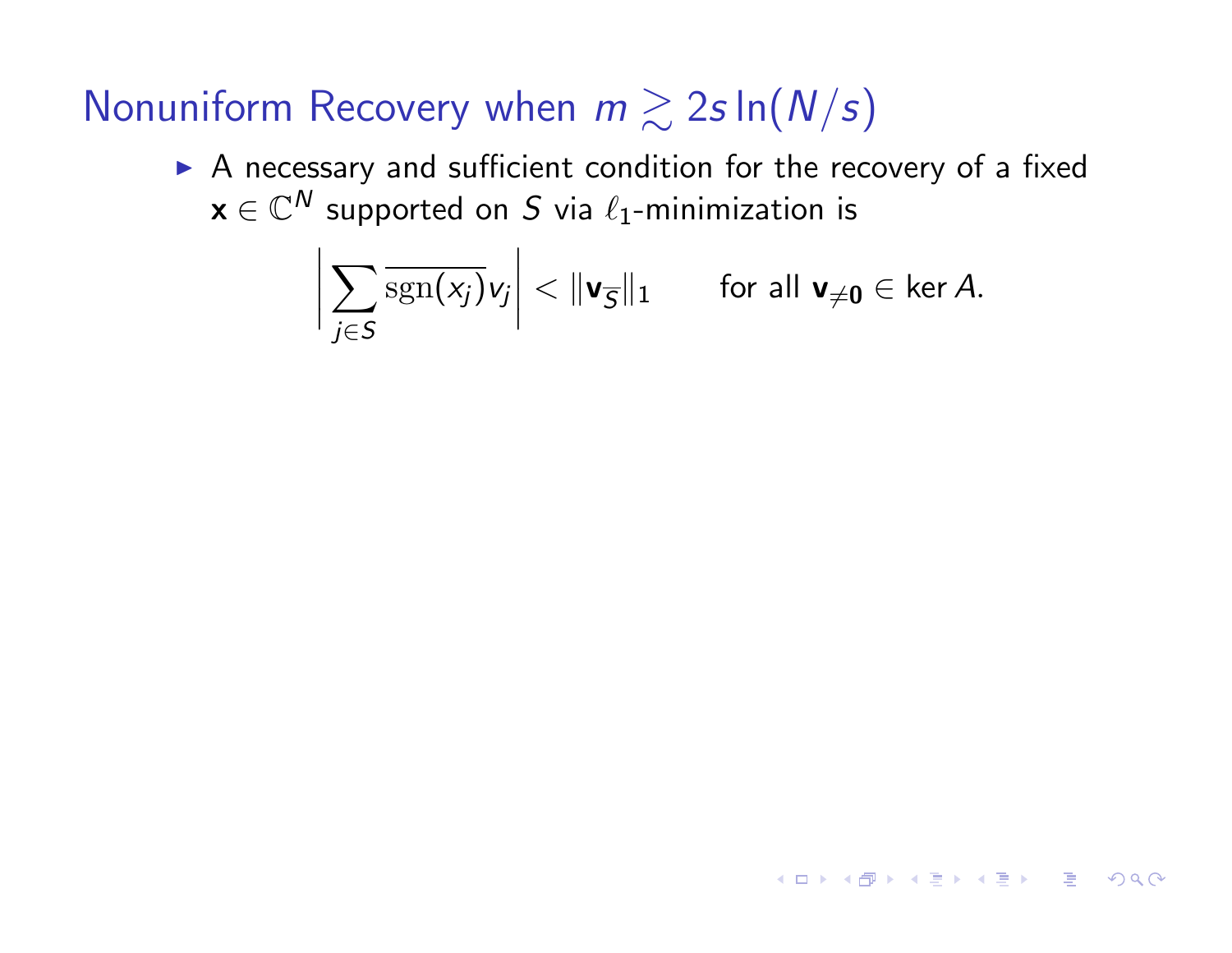! A necessary and sufficient condition for the recovery of a fixed  $x \in \mathbb{C}^N$  supported on *S* via  $\ell_1$ -minimization is

$$
\bigg|\sum_{j\in S}\overline{\mathrm{sgn}(x_j)}v_j\bigg|<\|\textbf{v}_{\overline{S}}\|_1\qquad\text{for all }\textbf{v}_{\neq\textbf{0}}\in\ker A.
$$

 $\blacktriangleright$  This is implied by (in the real case, equivalent to) the injectivity of  $A_S$  and the existence of  $h \in \mathbb{C}^m$  such that

$$
(A^* \mathbf{h})_j = \mathrm{sgn}(x_j), \ j \in \mathcal{S}, \qquad |(A^* \mathbf{h})_\ell| < 1, \ \ell \in \overline{\mathcal{S}}.
$$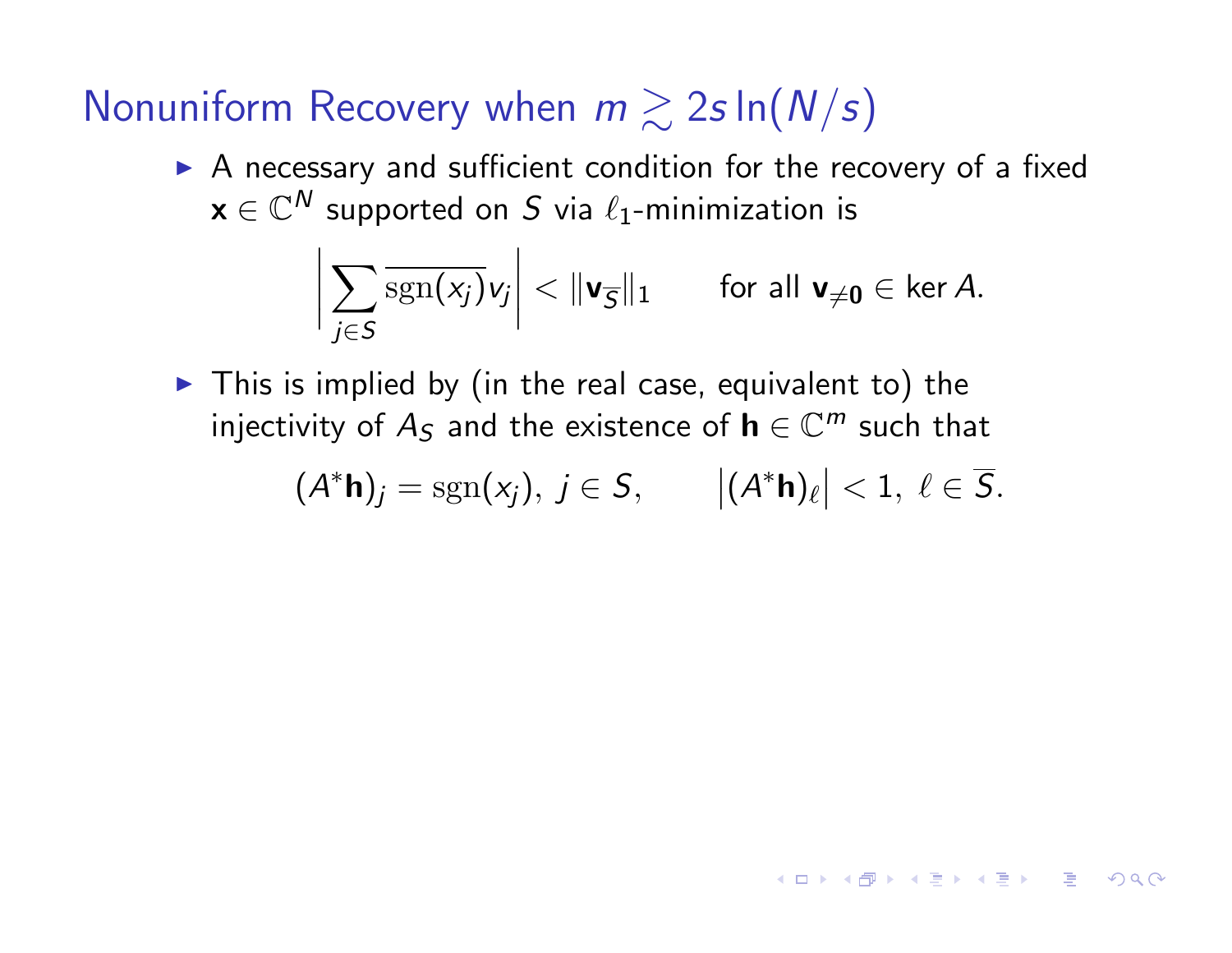! A necessary and sufficient condition for the recovery of a fixed  $x \in \mathbb{C}^N$  supported on *S* via  $\ell_1$ -minimization is

$$
\bigg|\sum_{j\in S}\overline{\mathrm{sgn}(x_j)}v_j\bigg|<\|\textbf{v}_{\overline{S}}\|_1\qquad\text{for all }\textbf{v}_{\neq\textbf{0}}\in\ker A.
$$

 $\blacktriangleright$  This is implied by (in the real case, equivalent to) the injectivity of  $A_S$  and the existence of  $h \in \mathbb{C}^m$  such that

$$
(A^* \mathbf{h})_j = \mathrm{sgn}(x_j), \ j \in \mathcal{S}, \qquad |(A^* \mathbf{h})_\ell| < 1, \ \ell \in \overline{\mathcal{S}}.
$$

 $\blacktriangleright$  The latter is in turn implied by

$$
\left|\langle A_{\mathcal{S}}^{\dagger} {\mathbf{a}}_{\ell}, \mathrm{sgn}({\mathbf{x}}_{\mathcal{S}}) \rangle\right| < 1 \qquad \text{for all } \ell \in \overline{\mathcal{S}}.
$$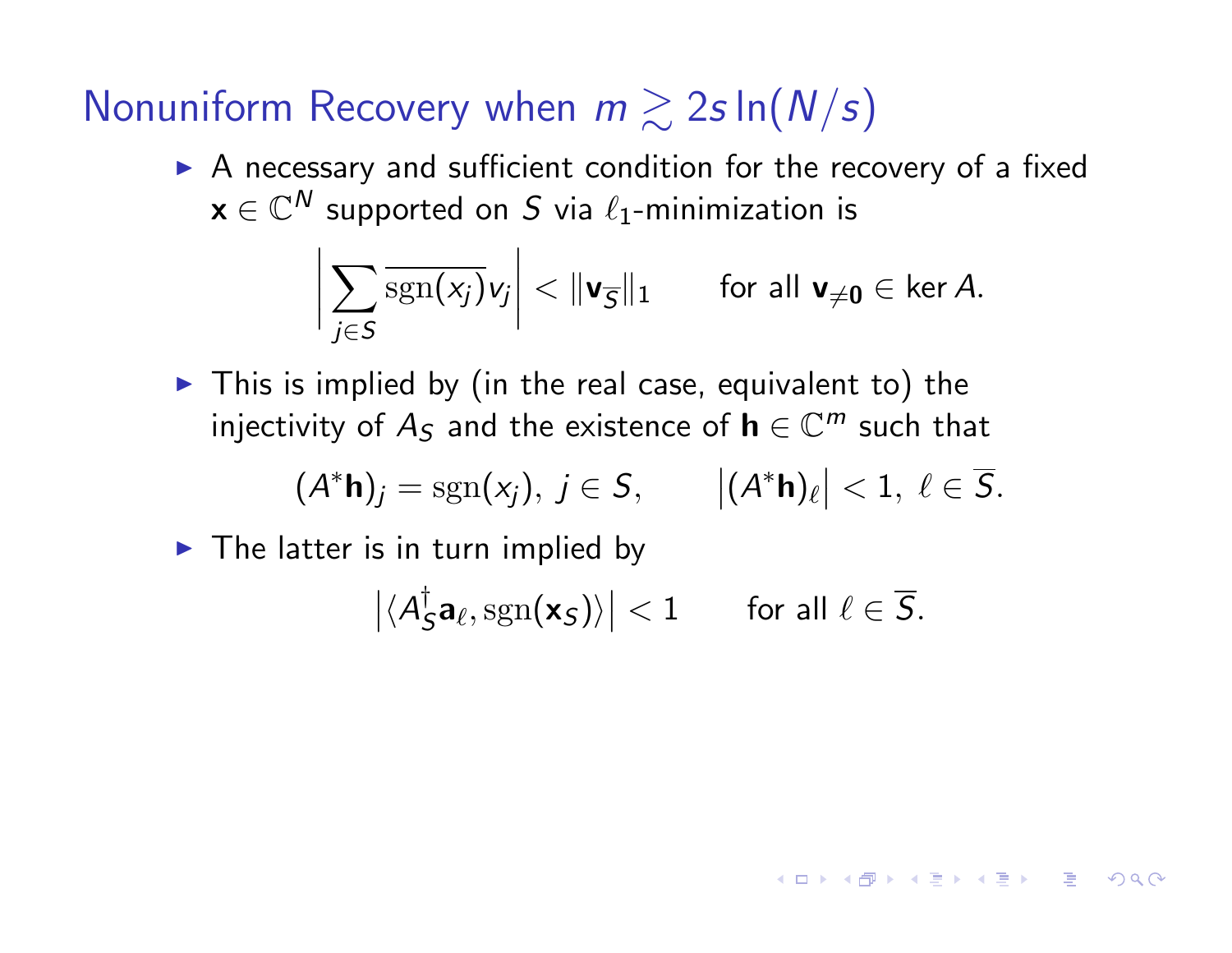*WEST TEXT TO THE* 

 $\triangleright$  A necessary and sufficient condition for the recovery of a fixed  $x \in \mathbb{C}^N$  supported on S via  $\ell_1$ -minimization is

$$
\bigg|\sum_{j\in S}\overline{\mathrm{sgn}(x_j)}v_j\bigg|<\|\textbf{v}_{\overline{S}}\|_1\qquad\text{for all }\textbf{v}_{\neq\textbf{0}}\in\ker A.
$$

 $\blacktriangleright$  This is implied by (in the real case, equivalent to) the injectivity of  $A_5$  and the existence of  $h \in \mathbb{C}^m$  such that

$$
(A^* \mathbf{h})_j = \mathrm{sgn}(x_j), \ j \in \mathcal{S}, \qquad |(A^* \mathbf{h})_\ell| < 1, \ \ell \in \overline{\mathcal{S}}.
$$

 $\blacktriangleright$  The latter is in turn implied by

$$
\left|\langle A_S^\dagger \mathbf{a}_\ell, \mathrm{sgn}(\mathbf{x}_S)\rangle\right| < 1 \qquad \text{for all } \ell \in \overline{S}.
$$

 $\blacktriangleright$  For subgaussian matrices, this occurs with probability  $\geq 1-\varepsilon$ provided

 $m \gtrsim 2s \ln(2N/\varepsilon)$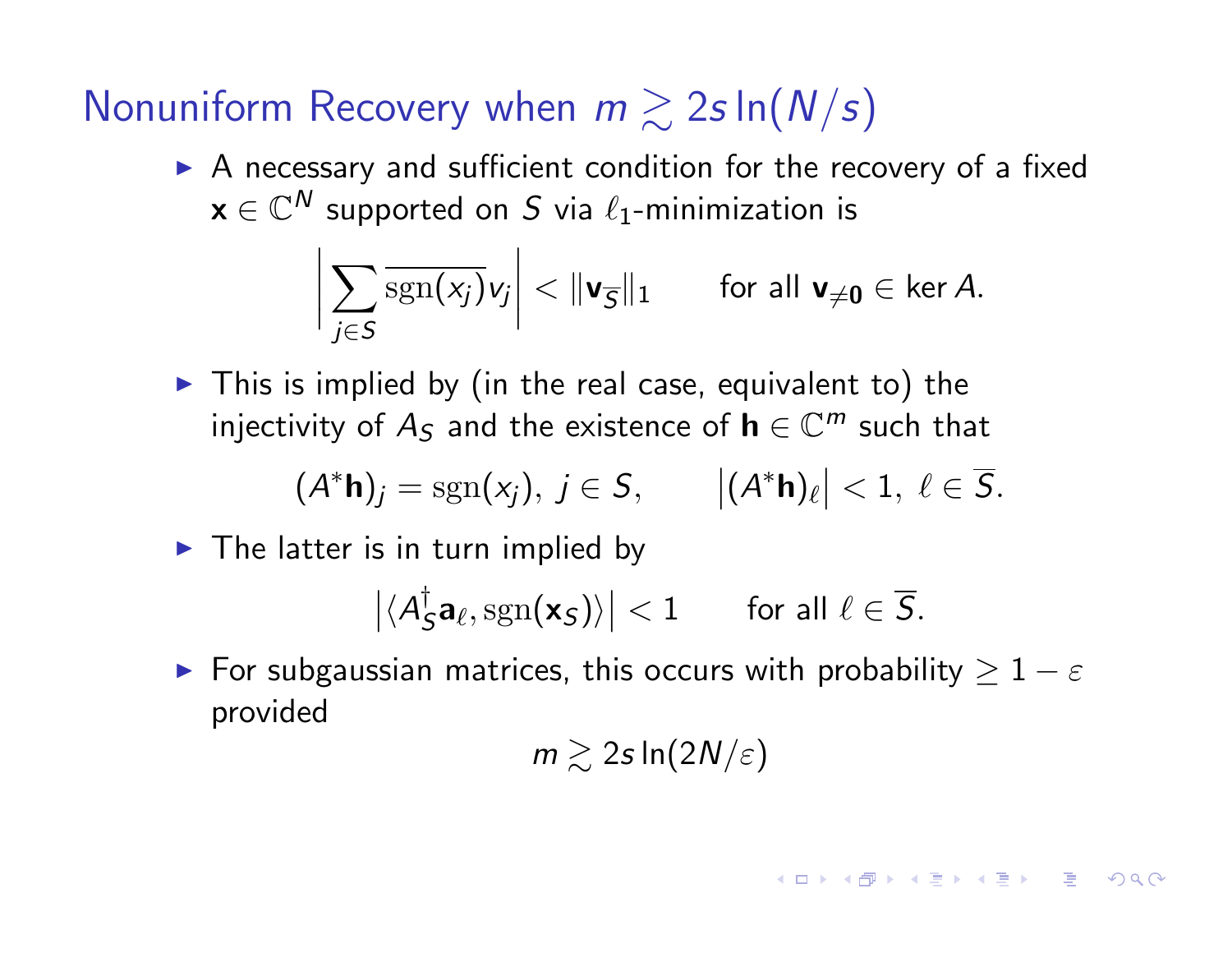$\mathbf{r}$ 

 $\triangleright$  A necessary and sufficient condition for the recovery of a fixed  $x \in \mathbb{C}^N$  supported on *S* via  $\ell_1$ -minimization is

$$
\bigg|\sum_{j\in S}\overline{\mathrm{sgn}(x_j)}v_j\bigg|<\|\textbf{v}_{\overline{S}}\|_1\qquad\text{for all }\textbf{v}_{\neq\textbf{0}}\in\ker A.
$$

 $\blacktriangleright$  This is implied by (in the real case, equivalent to) the injectivity of  $A_5$  and the existence of  $h \in \mathbb{C}^m$  such that

$$
(A^* \mathbf{h})_j = \mathrm{sgn}(x_j), \ j \in \mathcal{S}, \qquad |(A^* \mathbf{h})_\ell| < 1, \ \ell \in \overline{\mathcal{S}}.
$$

 $\blacktriangleright$  The latter is in turn implied by

$$
\left|\langle A_S^{\dagger} \mathbf{a}_{\ell}, \mathrm{sgn}(\mathbf{x}_S) \rangle\right| < 1 \qquad \text{for all } \ell \in \overline{S}.
$$

 $\blacktriangleright$  For subgaussian matrices, this occurs with probability  $\geq 1-\varepsilon$ provided

 $m \gtrsim 2s \ln(2N/\varepsilon)$ 

 $\left(\textsf{which is replaced by}\; m\gtrsim 2s\big(\sqrt{\textsf{In}(eN/s)}+\sqrt{\textsf{In}(1/\varepsilon)/s}\big)^2\;\textsf{for}\right)$ Gaussian matrices using Gordon's *escape through the mesh*).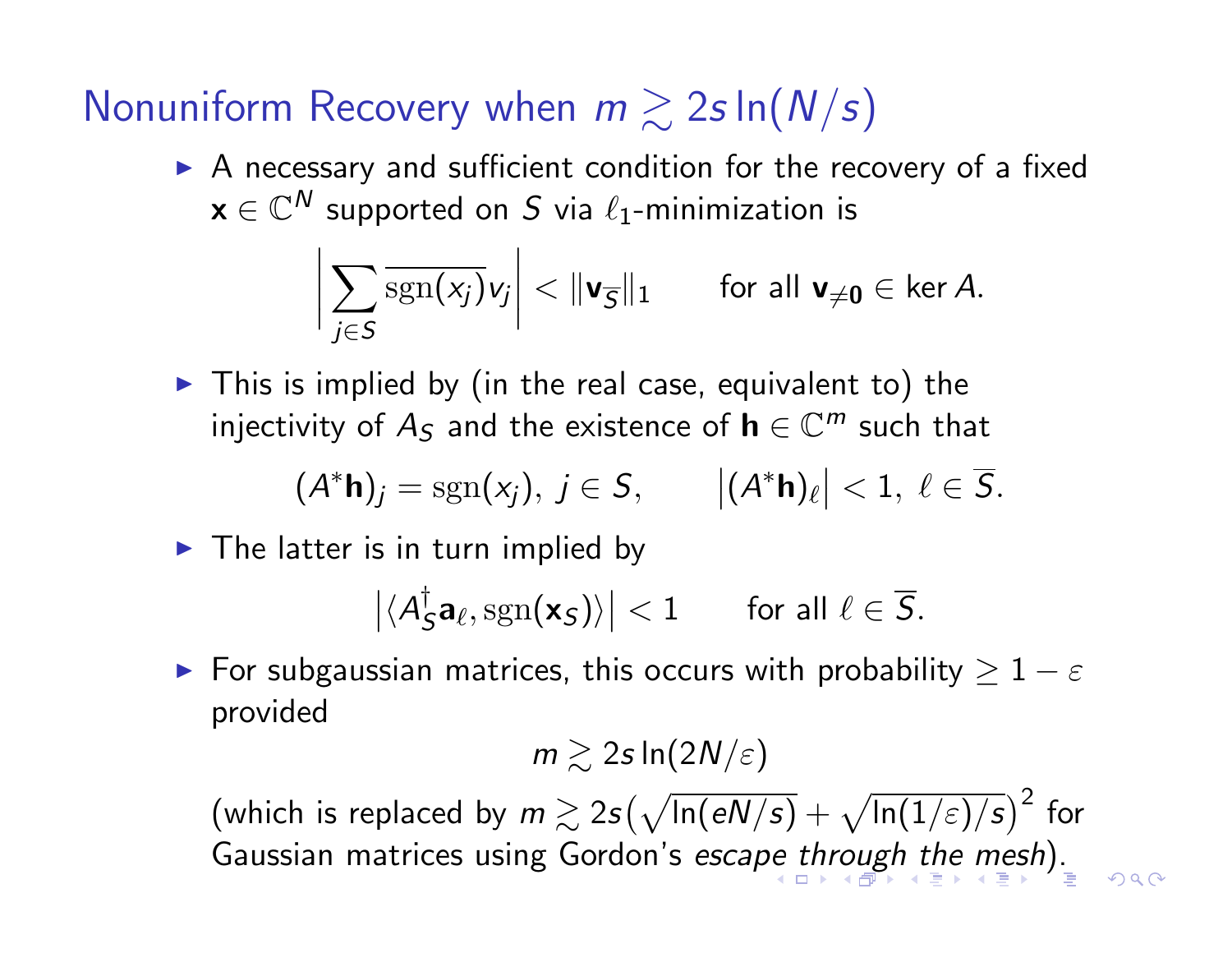K ロ → K 御 → K 星 → K 星 → C 星 → の Q Q →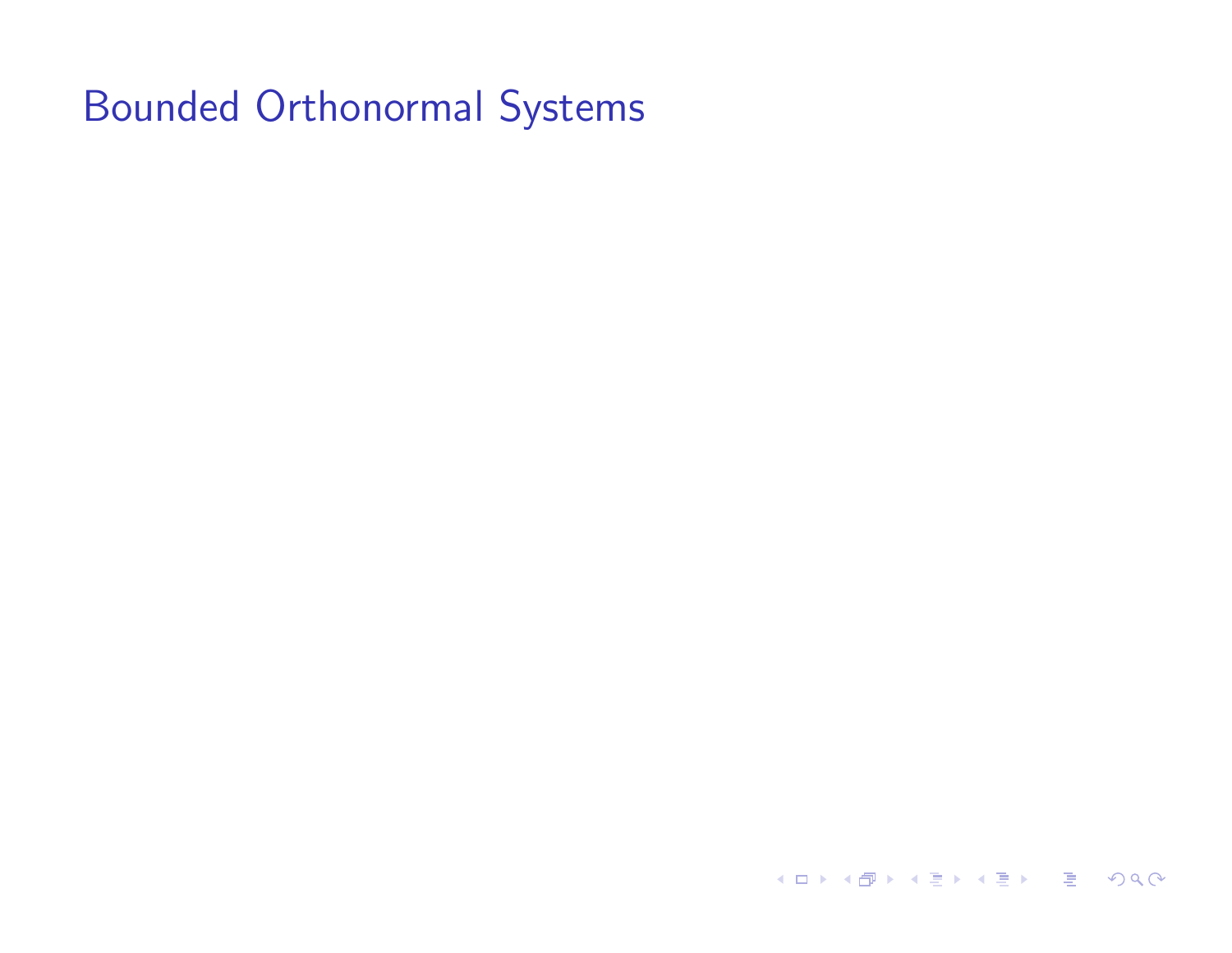Let  $\mathcal{D} \in \mathbb{R}^d$  be endowed with a probability measure  $\nu$ . A bounded orthonormal system (BOS) with constant  $K \geq 1$  is a system  $(\phi_1,\ldots,\phi_N)$  of function of  $\mathcal D$  satisfying

$$
\int_{\mathcal{D}} \phi_j(t) \overline{\phi_k(t)} d\nu(t) = \delta_{j,k},
$$

 $\sup_{t\in\mathbb{N}}\sup_{t\in\mathbb{T}}|\phi_j(t)|\leq K.$ 1≤*j*≤*N t*∈D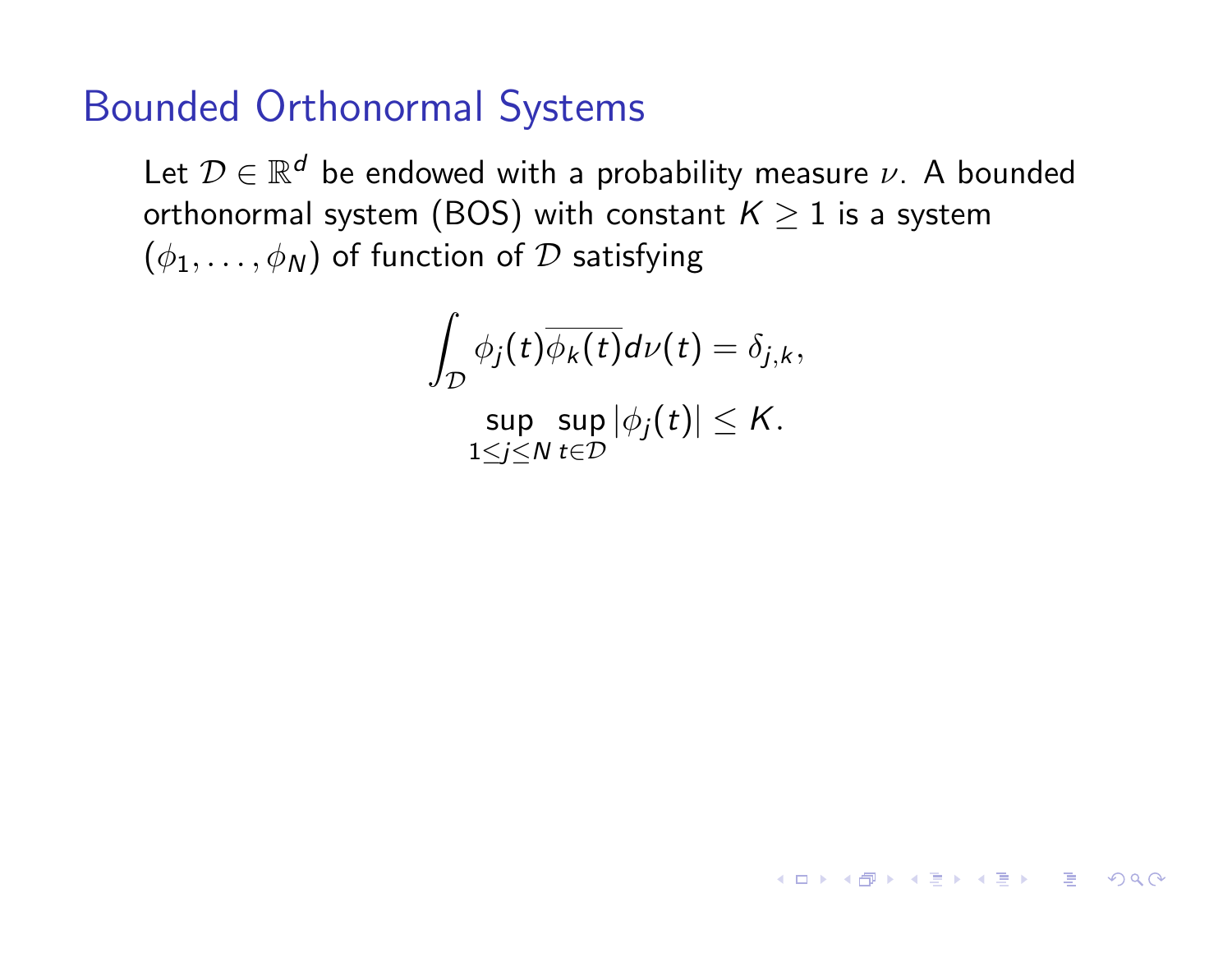Let  $\mathcal{D} \in \mathbb{R}^d$  be endowed with a probability measure  $\nu$ . A bounded orthonormal system (BOS) with constant  $K \geq 1$  is a system  $(\phi_1,\ldots,\phi_N)$  of function of D satisfying

$$
\int_{\mathcal{D}} \phi_j(t) \overline{\phi_k(t)} d\nu(t) = \delta_{j,k},
$$
  
\n
$$
\sup_{1 \le j \le N} \sup_{t \in \mathcal{D}} |\phi_j(t)| \le K.
$$

1. trigonometric polynomials: take  $\phi_k(t) = e^{i2\pi kt}$  for  $t \in \mathcal{D} = [0, 1]$ ,  $d\nu(t) = dt$ ,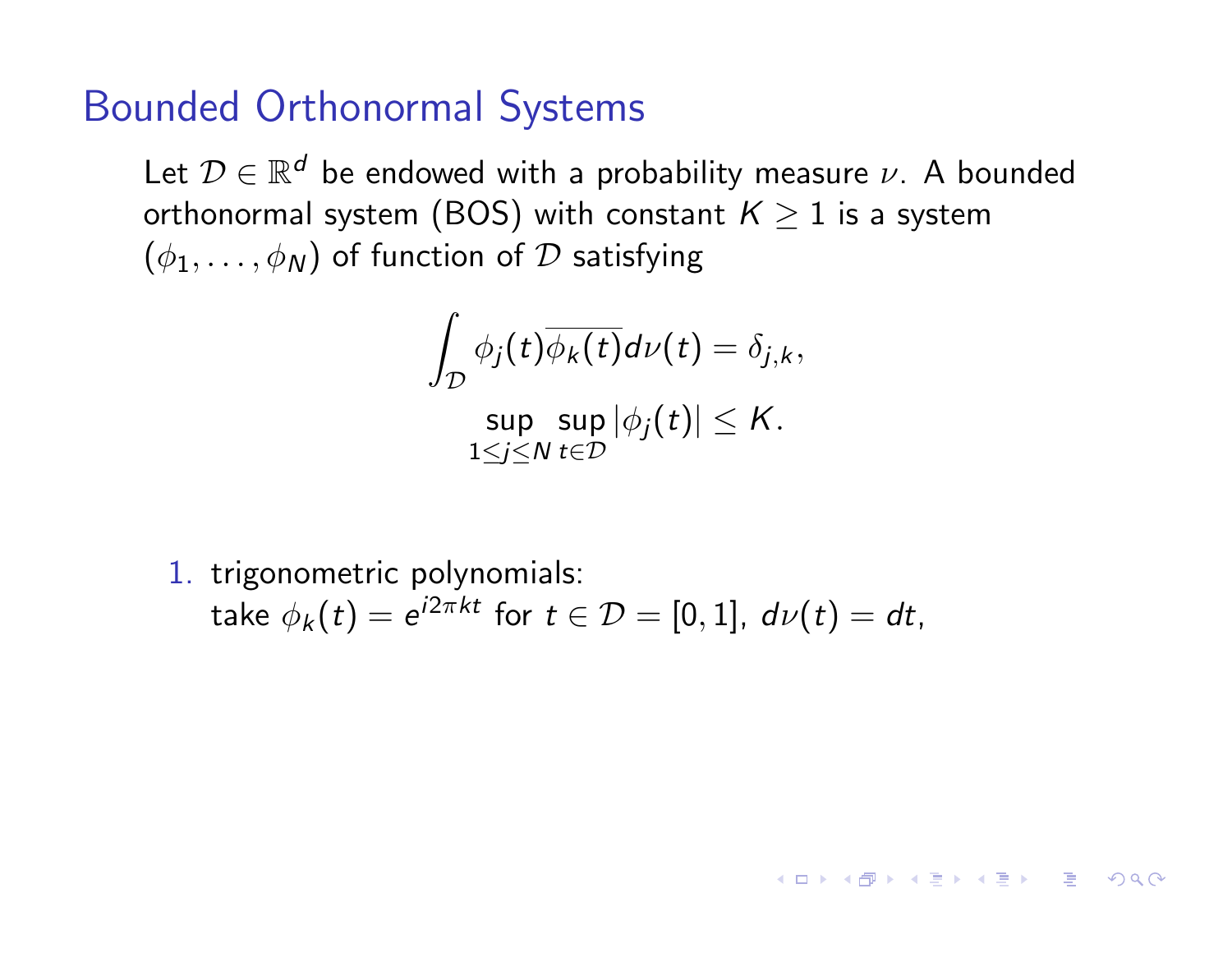Let  $\mathcal{D} \in \mathbb{R}^d$  be endowed with a probability measure  $\nu$ . A bounded orthonormal system (BOS) with constant  $K \geq 1$  is a system  $(\phi_1,\ldots,\phi_N)$  of function of D satisfying

$$
\int_{\mathcal{D}} \phi_j(t) \overline{\phi_k(t)} d\nu(t) = \delta_{j,k},
$$
  
\n
$$
\sup_{1 \le j \le N} \sup_{t \in \mathcal{D}} |\phi_j(t)| \le K.
$$

- 1. trigonometric polynomials: take  $\phi_k(t) = e^{i2\pi kt}$  for  $t \in \mathcal{D} = [0, 1]$ ,  $d\nu(t) = dt$ ,
- 2. discrete orthonormal systems let  $U \in \mathbb{C}^{N \times N}$  be a unitarv matrix with  $\sqrt{N}|U_{k,j}| \leq K$  for all  $k, j \in \{1, ..., N\}$  (e.g. Fourier or Hadamard matrix):

take 
$$
\phi_k(t) = \sqrt{N}U_{k,t}
$$
 for  $t \in \{1, ..., N\}$ ,  $\nu(B) = \frac{\text{card}(B)}{N}$ .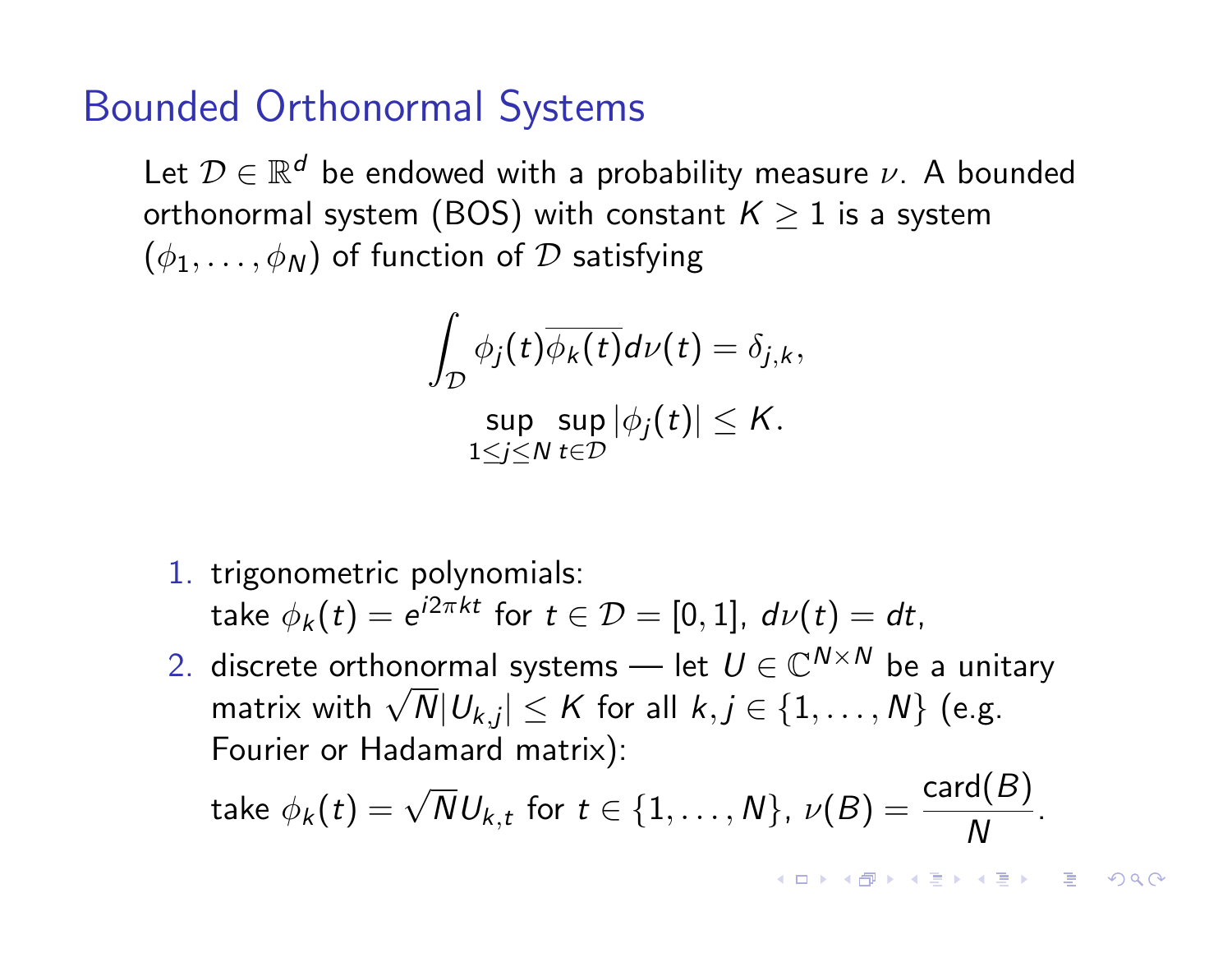**K ロ ▶ K 御 ▶ K 聖 ▶ K 聖 ▶ │ 重 │ めぬ⊙**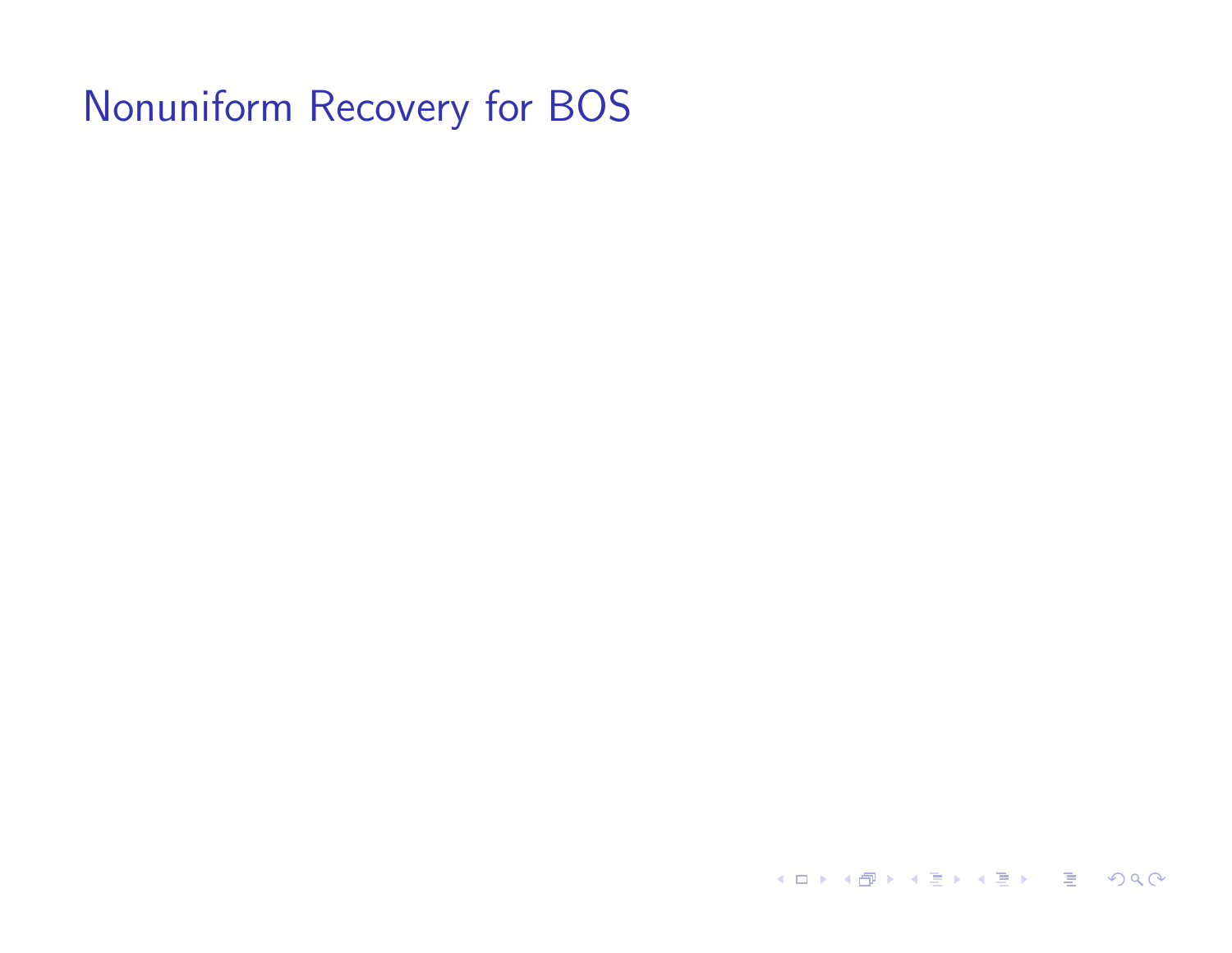For  $f = \sum_{j=1}^N x_j \phi_j$ , the samples of  $f$  at  $t_1,\ldots,t_m \in \mathcal{D}$  are  $f(t_k) = \sum$ *N j*=1  $x_j \phi_j(t_k) = (A\mathbf{x})_k,$ where the sampling matrix  $A \in \mathbb{C}^{m \times N}$  have entries

$$
(1) \t A_{k,j} = \phi_j(t_k).
$$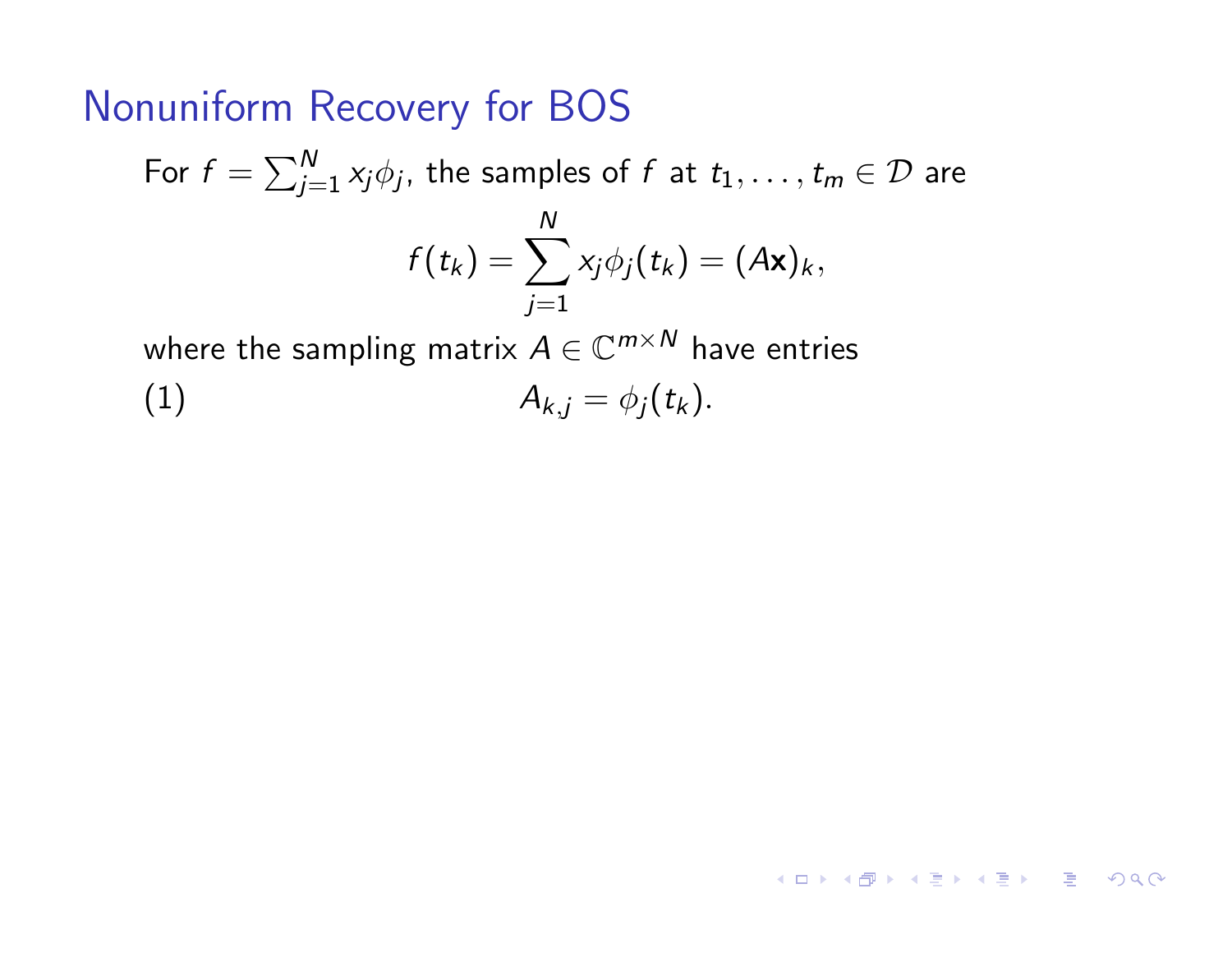For  $f = \sum_{j=1}^N x_j \phi_j$ , the samples of  $f$  at  $t_1,\ldots,t_m \in \mathcal{D}$  are  $f(t_k) = \sum$ *N j*=1  $x_j \phi_j(t_k) = (A\mathbf{x})_k,$ where the sampling matrix  $A \in \mathbb{C}^{m \times N}$  have entries

(1)  $A_{k,j} = \phi_j(t_k).$ 

Let an *s*-sparse  $x \in \mathbb{C}^N$  be fixed.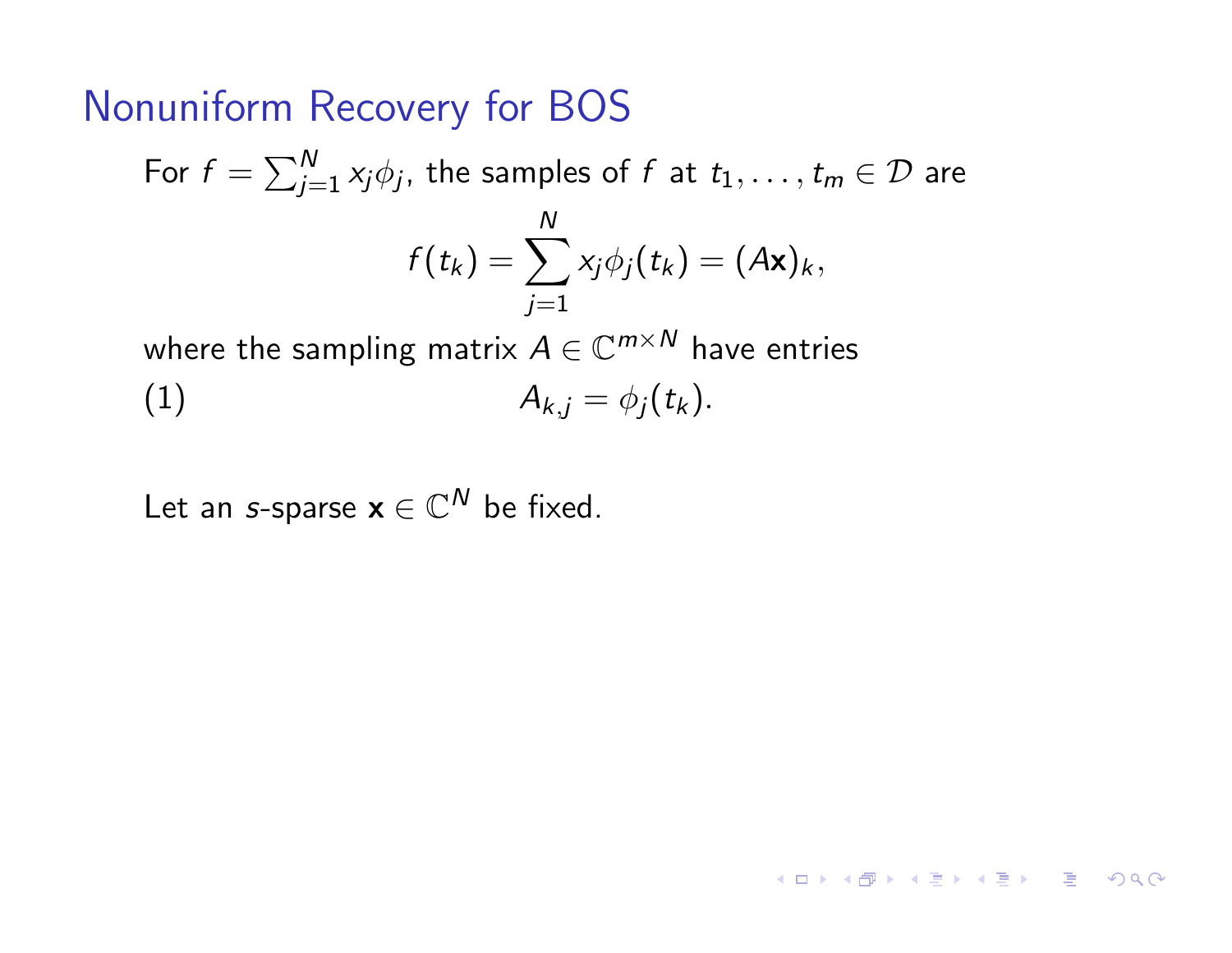For  $f = \sum_{j=1}^N x_j \phi_j$ , the samples of  $f$  at  $t_1,\ldots,t_m \in \mathcal{D}$  are  $f(t_k) = \sum$ *N j*=1  $x_j \phi_j(t_k) = (A\mathbf{x})_k,$ 

where the sampling matrix  $A \in \mathbb{C}^{m \times N}$  have entries (1)  $A_{k,i} = \phi_i(t_k).$ 

Let an *s*-sparse  $x \in \mathbb{C}^N$  be fixed. Let the sampling points  $t_1, \ldots, t_m$  be randomly drawn according to  $\nu$ , and let  $A \in \mathbb{C}^{m \times N}$ be the sampling matrix (1).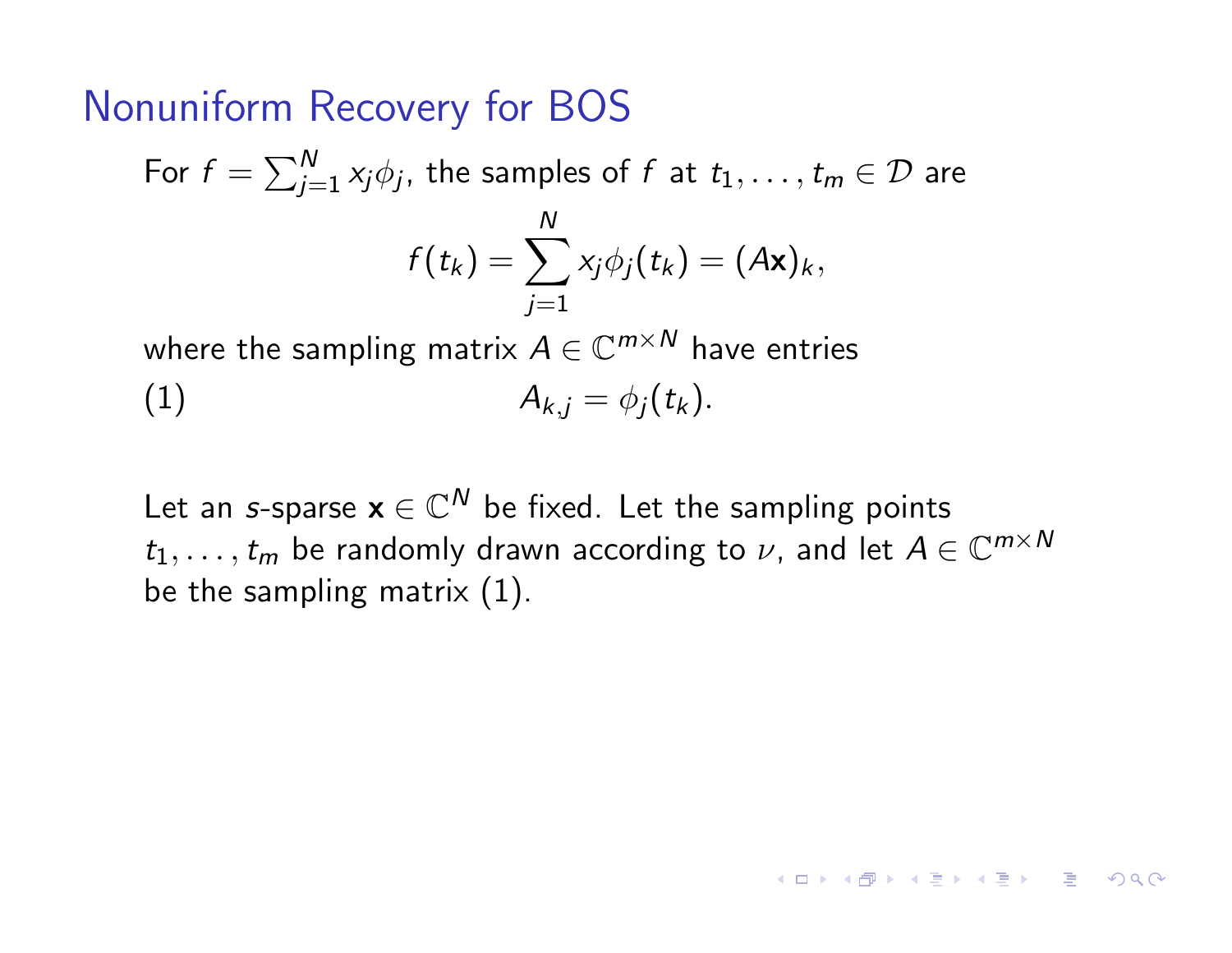For 
$$
f = \sum_{j=1}^{N} x_j \phi_j
$$
, the samples of  $f$  at  $t_1, ..., t_m \in \mathcal{D}$  are  
\n
$$
f(t_k) = \sum_{j=1}^{N} x_j \phi_j(t_k) = (A\mathbf{x})_k,
$$
\nwhere the complex matrix  $A \in \mathbb{C}^{m \times N}$  has a series.

where the sampling matrix  $A \in \mathbb{C}^{m \times n}$  have entries (1)  $A_{k,j} = \phi_j(t_k).$ 

Let an *s*-sparse  $x \in \mathbb{C}^N$  be fixed. Let the sampling points  $t_1, \ldots, t_m$  be randomly drawn according to  $\nu$ , and let  $A \in \mathbb{C}^{m \times N}$ be the sampling matrix (1). If

$$
m \geq C K^2 s \ln(N) \ln(\varepsilon^{-1}),
$$

then **x** is the unique minimizer of  $||z||_1$  subject to  $Az = Ax$  with probability at least  $1 - \varepsilon$ .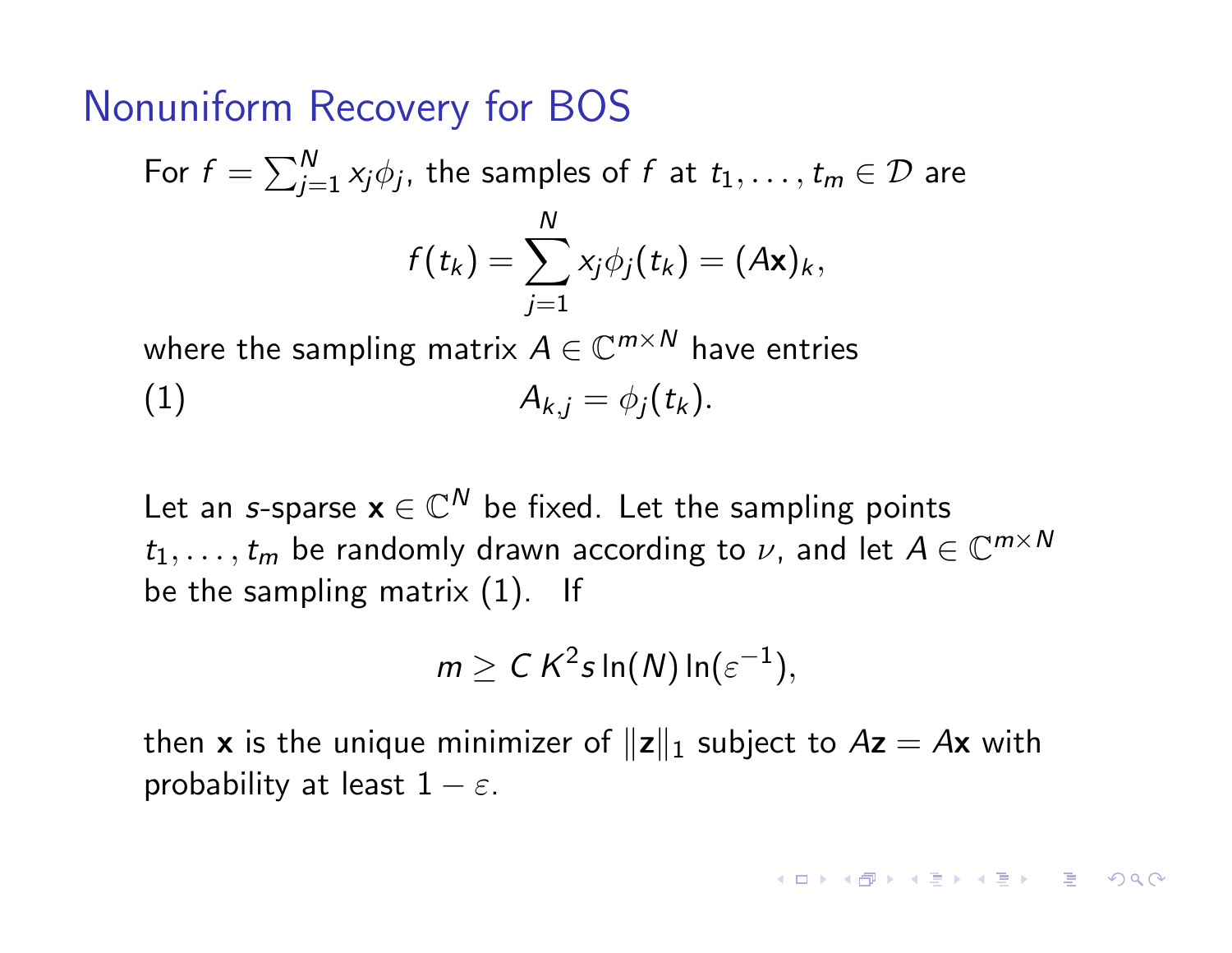For 
$$
f = \sum_{j=1}^{N} x_j \phi_j
$$
, the samples of  $f$  at  $t_1, ..., t_m \in \mathcal{D}$  are  
\n
$$
f(t_k) = \sum_{j=1}^{N} x_j \phi_j(t_k) = (A\mathbf{x})_k,
$$
\nwhere the generalizes the probability  $A \in C^{m \times N}$  hence satisfies

where the sampling matrix  $A \in \mathbb{C}^{m \times n}$  have entries (1)  $A_{k,j} = \phi_j(t_k).$ 

Let an *s*-sparse  $x \in \mathbb{C}^N$  be fixed. Let the sampling points  $t_1, \ldots, t_m$  be randomly drawn according to  $\nu$ , and let  $A \in \mathbb{C}^{m \times N}$ be the sampling matrix (1). If

$$
m \geq C K^2 s \ln(N) \ln(\varepsilon^{-1}),
$$

then **x** is the unique minimizer of  $||z||_1$  subject to  $Az = Ax$  with probability at least  $1 - \varepsilon$ .

(Proof based on the *golfing scheme*).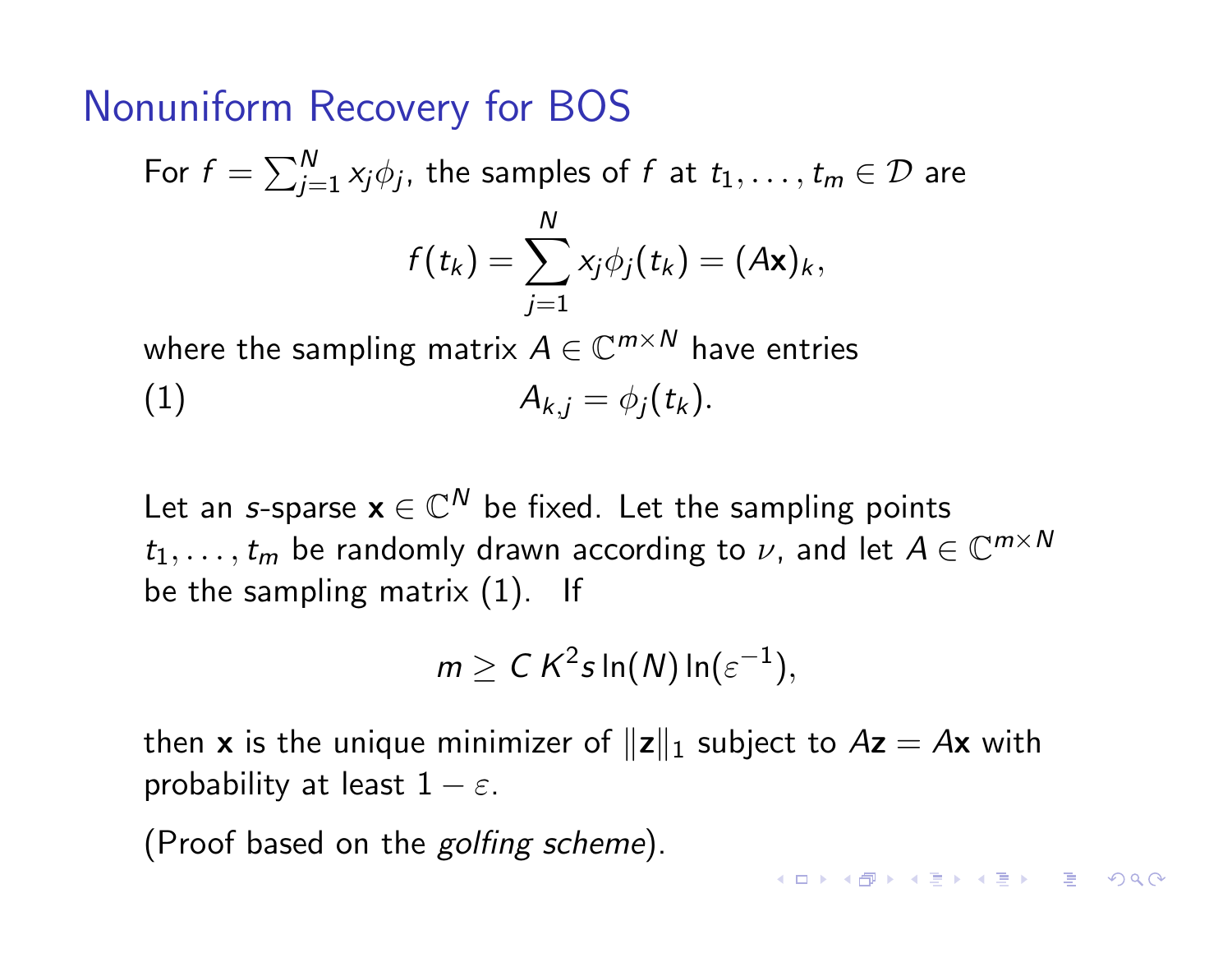**K ロ ▶ K 御 ▶ K 聖 ▶ K 聖 ▶ │ 重 │ めぬ⊙**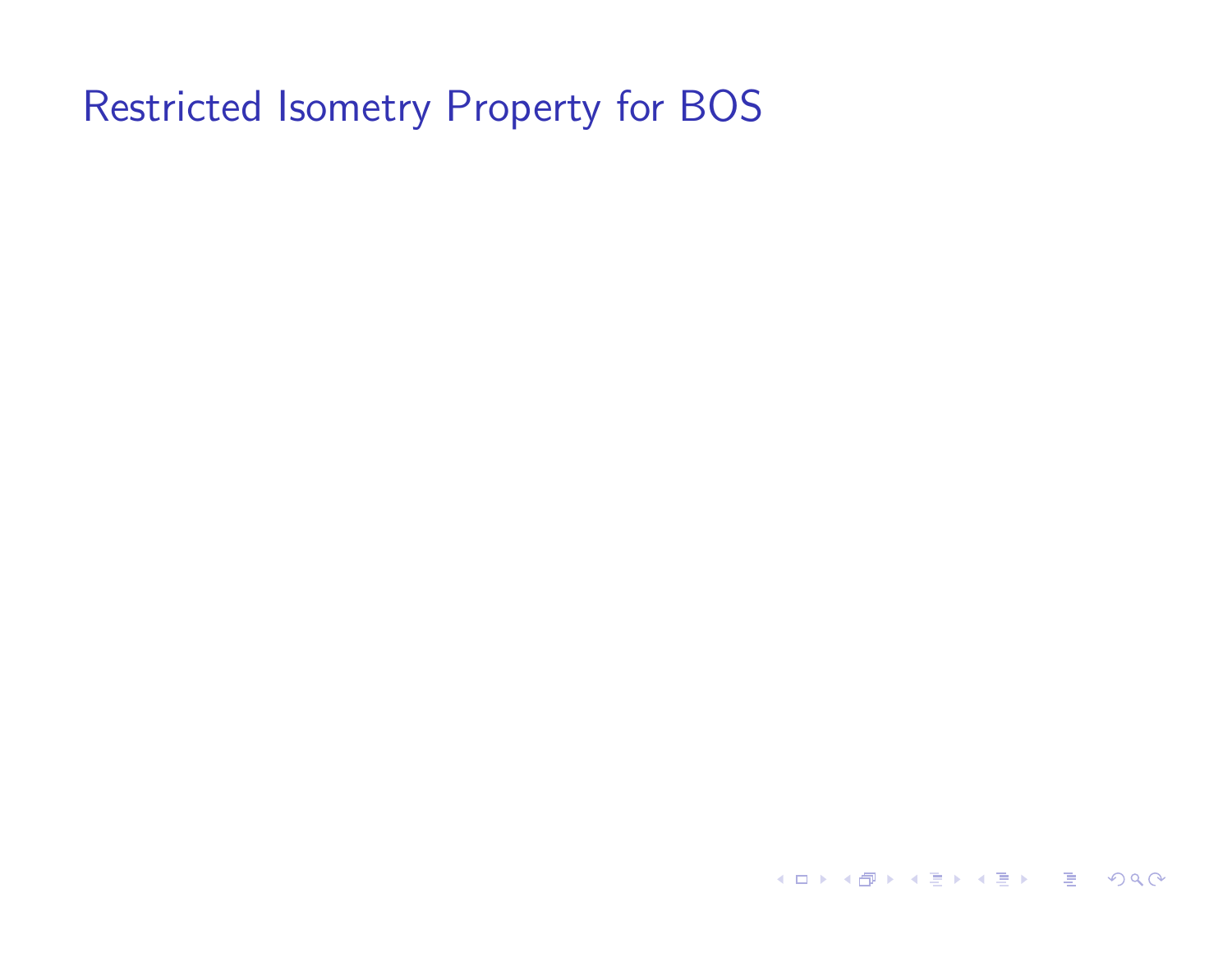Let  $A \in \mathbb{C}^{m \times N}$  be the random sampling matrix associated to a BOS with constant  $K \geq 1$ .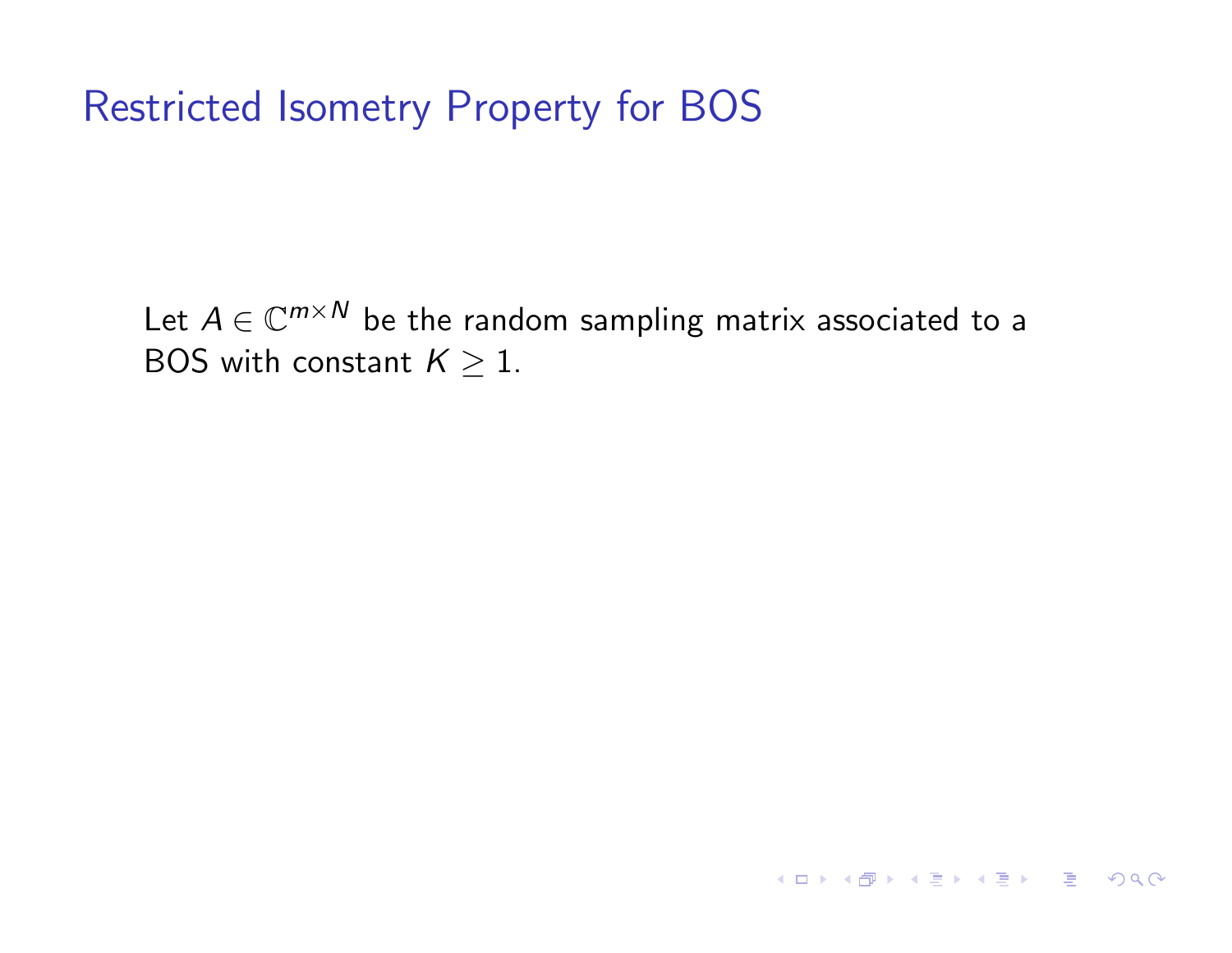Let  $A \in \mathbb{C}^{m \times N}$  be the random sampling matrix associated to a BOS with constant  $K \geq 1$ . For  $\delta \in (0,1)$ , if

$$
m \geq C K^2 \delta^{-2} s \ln^4(N),
$$

then with probability at least  $1 - N^{-\ln^3(N)}$  the matrix  $\frac{1}{\sqrt{N}}$  $\frac{1}{m}A$  has a restricted isometry constant satisfying  $\delta_s \leq \delta$ .